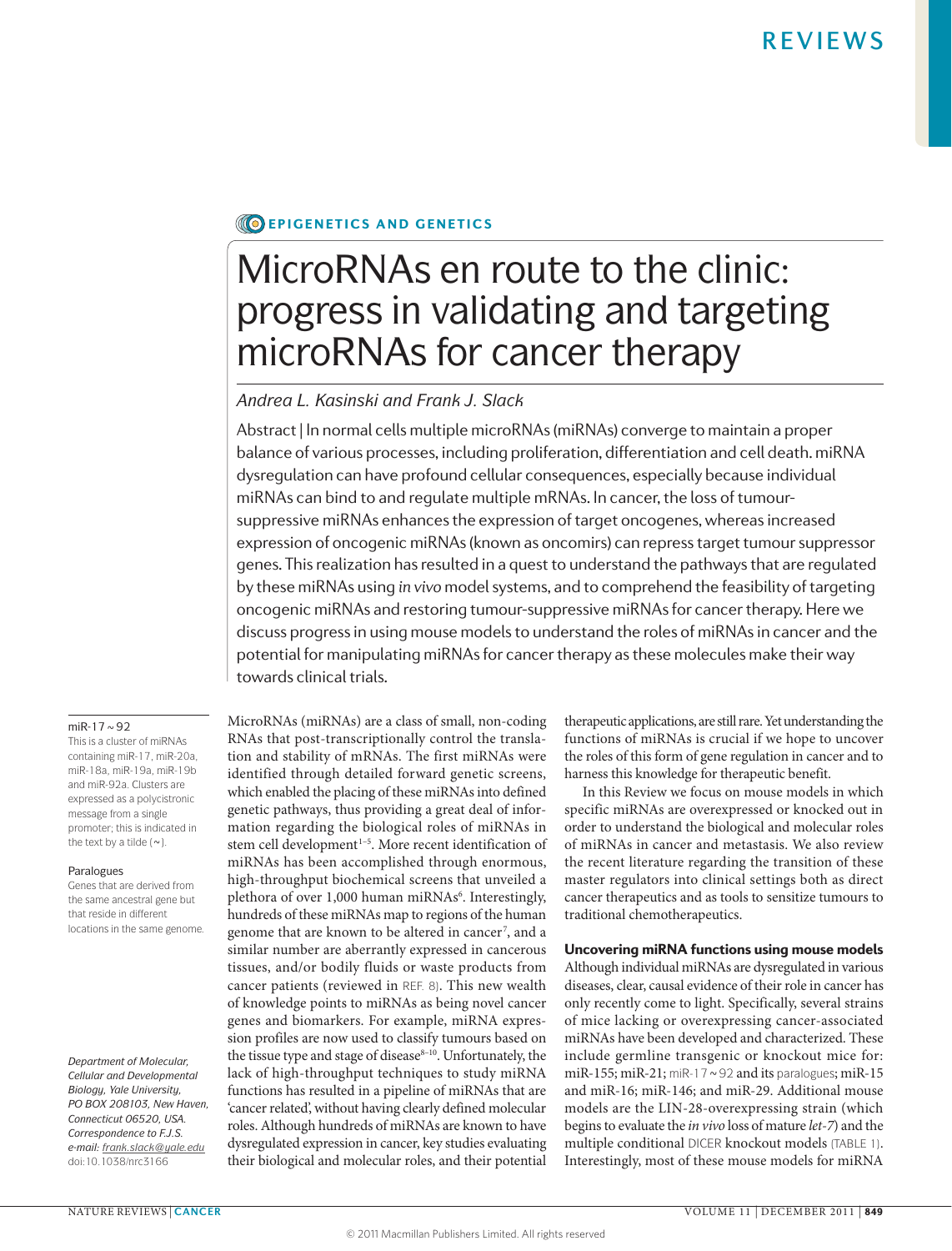# At a glance

- Recently generated germline transgenic and knockout mice have provided a detailed view ofthe implication ofthe gain orloss of individual microRNAs(miRNAs), miRNA clusters and the miRNA processing machinery in cancer. These have been classified as oncogenic (such as miR-155, miR-21 and miR-17~92), tumour-suppressive (such as miR-15~16, LIN28, DICER) or context-dependent (such as miR-146 and miR-29).
- miRNAs and the miRNA processing machinery are involved in all stages of metastatic disease. Some - such as miR-200, the LIN28-let-7 interaction and DICER contribute to both metastasis and primary tumour development, whereas others, such as miR-31 and miR-10b, are unique to metastasis.
- Studies uncovering miRNA function have led to their therapeutic application. Delivering tumour-suppressive miRNAs and silencing oncogenic miRNAs with antagomirs has been successful in various mouse models. Many of these studies began with overexpression and knockdown strategies and have since progressed to delivering miRNA-based molecules intranasally, intratumorally or systemically.
- Expanding on their therapeutic application, miRNAs are also being evaluated for their ability to sensitize cancers to chemotherapeutics. Much of this work is being accomplished in cell culture, with the hope that it will soon transition into preclinical model systems.

DICER

An endoribonuclease that cleaves precursor microRNAs (pre-miRNAs) into 20–25 nucleotide double-stranded RNAs.

#### Adaptive immune response

The adaptive immune response — also known as specific or acquired immunity — is mediated by antigen-specific lymphocytes and antibodies.

#### Innate immune response

The innate immune system provides an immediate, non-specific defence against pathogens until an adaptive, pathogen-specific immune response is able to develop.

### Nestin promoter

This promoter drives the expression of genes in the central and peripheral nervous system and in myogenic and other tissues.

## DMBA–TPA model

A two-stage chemical skin carcinogenesis model using a single dose of the genotoxic carcinogen, 7,12‑dimethylbenz(a) anthracene (DMBA), followed by multiple doses of a non-genotoxic tumour-promoter, 12‑*O*-tetradecanoylphorbol-13‑acetate (TPA).

#### Papillomas

Benign tumours of epithelial origin that grow outwards.

dysregulation present with defects in the immune system, and many of these models progress to haematopoietic cancers and, in some cases, solid tumours.

In discussing these mouse models and the supporting cell culture work and human tissue analysis, we have subdivided the following sections according to whether the miRNAs have strong data to support their role as either an oncogene or a tumour suppressor at this time. We follow with discussions of miRNAs for which there is evidence for context-dependent effects, and then we provide an overview of miRNAs that are involved in metastasis.

# Oncogenic miRNAs

*miR‑155.* The independent generation of transgenic, *mir‑155*-overexpressing mice and *mir‑155*-knockout mice demonstrated that this gene has a crucial role in the immune system $11-14$ ; wild-type levels of miR-155 are essential for preserving normal immune system function, including the maintenance of both major classes of cells (B and T lymphocytes) of the adaptive immune response and dendritic cells, which are involved in the innate immune response13,14. Although *mir‑155*-knockout mice are immunocompromised owing to defects in these cell lineages, overexpression of miR-155 specifically in the B cell lineage results in pre-leukaemic pre-B cell proliferation in the spleen and bone marrow, followed later in life by B cell malignancy<sup>11</sup>. The delay to malignancy is probably explained by the time that is required to accumulate the necessary secondary mutations, as miR-155 has recently been shown to repress genes encoding DNA damage response proteins<sup>15</sup>. In this model, miR-155 overexpression represents the 'first hit', thus establishing a precancerous environment, which may be pushed towards malignancy by further mutations.

*miR‑21.* One of the first oncogenic miRNAs identified was miR-21. Because of its elevated levels in many different cancers<sup>16-18</sup>, three groups generated *mir-21*-knockout or *mir-21*-overexpressing mice<sup>19-21</sup>. Forced 15-30-fold inducible overexpression of miR-21 under the control

of the nestin promoter resulted in severe pre-B-cell lymphoma21. In concordance, similar if not higher levels of miR-21 are reported in the serum and tumours of patients with cancer<sup>16,22</sup>. Upon returning miR-21 to endogenous levels the mouse tumours disappeared. Notably, this was the first report indicating the addiction of tumours to a single oncogenic miRNA (termed 'oncomir addiction'). A miR-21 effect was also observed in a separate series of models<sup>19</sup>. Ubiquitous expression of miR-21, fourfold to sixfold over endogenous levels, resulted in no obvious phenotypes; however, miR-21 overexpression could potentiate the phenotype of mice with a latent *KrasG12D* allele (*KrasLA2*), a constitutively activated version of the KRAS proto-oncoprotein. Doubly transgenic animals had an increased lung tumour burden relative to the *Kras<sup>LA2</sup>* mice, but no increase in the rate of conversion from adenoma to adenocarcinoma. By contrast, the lung tumour burden was decreased in *KrasLA2;mir‑21–/–* animals, relative to the *KrasLA2* controls. Unlike the previous study<sup>21</sup>, here miR-21 is involved in the later stages of tumorigenesis and not in tumour promotion, as it has no effect on tumorigenesis in the absence of oncogenic KRAS.

A third study reported an oncogenic role for miR-21 in skin carcinogenesis<sup>20</sup>. In this DMBA-TPA model, wildtype animals developed early skin papillomas that progressed into invasive carcinomas. In identically treated *mir‑21–/–* animals, papilloma multiplicity and incidence were reduced. The molecular explanation probably involves increased expression of the pro-apoptotic miR-21 target genes sprouty homologue 1 (*SPRY1*)*, PTEN* and programmed cell death protein 4 (*PDCD4*), which negatively regulate the RAF, PI3K and RAL guanine-nucleotide dissociation stimulator (RALGDS) pro-survival signalling pathways, respectively. In accordance, *mir‑21* loss was associated with enhanced cellular apoptosis and a moderate reduction in proliferation.

These studies, combined with human tissue data and cell culture experiments, confirm that miR-21 is an oncogene and provide a rationale for the therapeutic inhibition of miR-21.

*miR‑17~92.* Often miRNAs are found in large clusters that are expressed polycistronically; in these cases, it is often of value to evaluate the function of the cluster and of the individual miRNAs within the cluster. The *mir‑17~92* cluster and its paralogues, *mir‑106b~25* and *mir‑106a~363*, are several such regions that have been extensively examined<sup>23,24</sup>. The *mir-17~92* cluster, contained within a fragile site in the genome<sup>7</sup>, is amplified in both solid tumours and haematopoietic malignancies<sup>25-29</sup>. As expected, mice overexpressing the miR-17~92 cluster in lymphocytes develop lymphoproliferative disease and autoimmunity, and they die prematurely<sup>24</sup>. Note that even in the absence of genomic amplification, miR-17~92 expression can be directly induced through transactivation by MYC or MYCN<sup>30</sup>. The interplay between MYC and miR-17~92 was demonstrated in a mouse model of B cell lymphoma. Tumour development was accelerated in animals reconstituted with haematopoietic stem cells expressing a truncated version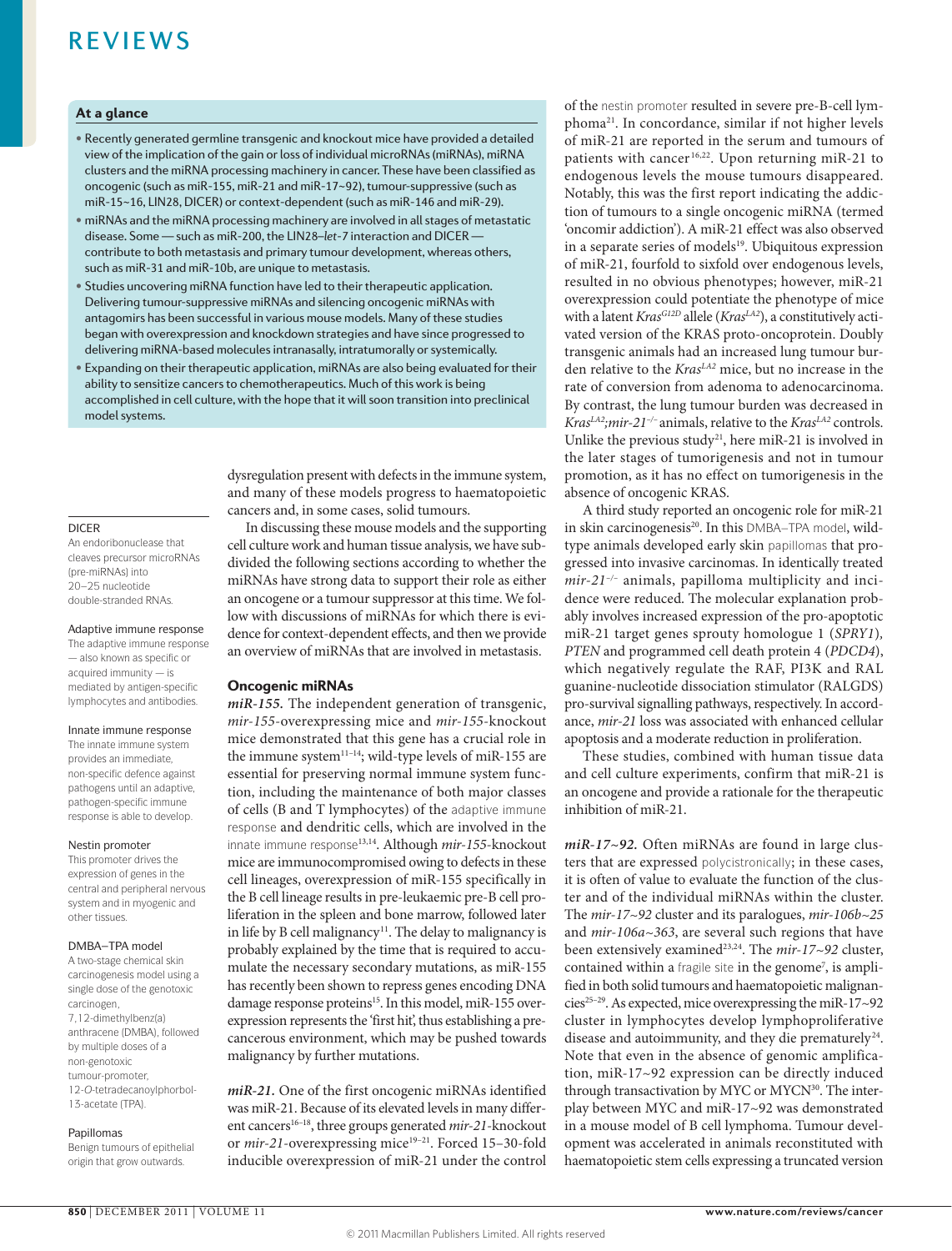| Gene product              | <b>Expression in the study</b>                                                    | <b>Observed phenotypes</b>                                                                                                                                                                                                                                                                         | <b>Refs</b> |  |  |  |
|---------------------------|-----------------------------------------------------------------------------------|----------------------------------------------------------------------------------------------------------------------------------------------------------------------------------------------------------------------------------------------------------------------------------------------------|-------------|--|--|--|
| Oncogenes                 |                                                                                   |                                                                                                                                                                                                                                                                                                    |             |  |  |  |
| $miR-155$                 | Overexpressed in the B cell lineage                                               | Late-onset B cell malignancy                                                                                                                                                                                                                                                                       | 11          |  |  |  |
|                           | Overexpressed in mature B cells                                                   | Increased fraction of germinal centre B cells                                                                                                                                                                                                                                                      | 14          |  |  |  |
|                           | Deleted in B cells                                                                | Reduction in the number of germinal centre B cells                                                                                                                                                                                                                                                 | 14          |  |  |  |
|                           | Ubiquitously deleted                                                              | Lung airway remodelling; enteric inflammation; impaired protective                                                                                                                                                                                                                                 | 13          |  |  |  |
|                           |                                                                                   | immunity owing to diminished B and T cell responses and impaired<br>dendritic cell integrity                                                                                                                                                                                                       |             |  |  |  |
|                           | Ubiquitously deleted                                                              | Loss of antigen- and tissue-specific inflammation                                                                                                                                                                                                                                                  | 12          |  |  |  |
| $miR-21$                  | Overexpressed in nestin-expressing cells                                          | Pre-B-cell lymphoma                                                                                                                                                                                                                                                                                | 21          |  |  |  |
|                           | Ubiquitously overexpressed                                                        | No phenotype alone; potentiated Kras <sup>G12D</sup> -induced lung tumorigenesis                                                                                                                                                                                                                   | 19          |  |  |  |
|                           | Ubiquitously deleted                                                              | Attenuated KrasG12D-induced lung tumourigenesis                                                                                                                                                                                                                                                    | 19          |  |  |  |
|                           | Ubiquitously deleted                                                              | Reduction in DMBA-TPA-induced skin papillomas                                                                                                                                                                                                                                                      | 20          |  |  |  |
| $miR-29‡$                 | Overexpressed in immature and mature B cells                                      | Indolent B-CLL                                                                                                                                                                                                                                                                                     | 59          |  |  |  |
| $miR-17-92$               | Overexpressed in lymphocytes                                                      | Lymphoproliferative disease and autoimmunity                                                                                                                                                                                                                                                       | 24          |  |  |  |
|                           | Ubiquitously deleted                                                              | Post-embryonic premature death, lung hypoplasia and ventricular<br>septal defect; inhibited pro-B to pre-B transition; in combination with<br>miR-106b~25 deletion, led to death at midgestation                                                                                                   | 23          |  |  |  |
| miR-106a~363 <sup>§</sup> | Ubiquitously deleted                                                              | No phenotype                                                                                                                                                                                                                                                                                       | 23          |  |  |  |
| miR-106b~25 $$$           | Ubiquitously deleted                                                              | No phenotype alone; death at midgestation when in combination with<br>miR-17~92 deletion                                                                                                                                                                                                           | 23          |  |  |  |
|                           | Overexpressed in prostate epithelium (in<br>combination with its host gene, MCM7) | Prostatic intraepithelial neoplasia                                                                                                                                                                                                                                                                | 31          |  |  |  |
| <b>LIN28</b>              | Overexpressed                                                                     | Enhanced growth and delayed puberty                                                                                                                                                                                                                                                                | 60          |  |  |  |
| <b>Tumour suppressors</b> |                                                                                   |                                                                                                                                                                                                                                                                                                    |             |  |  |  |
| $miR-15-16$               | Point mutation 3' to the stem-loop structure of<br>precursor (pre)-mir-16-1       | Autoimmune and B cell lymphoproliferative disease; B-CLL                                                                                                                                                                                                                                           | 36.<br>37   |  |  |  |
|                           | Deletion of 13q14                                                                 | Indolent B cell-autonomous, clonal lymphoproliferative disorders<br>(monoclonal B cell lymphocytosis, CLL and non-Hodgkin lymphoma);<br>disorders slightly more aggressive than mir-15a- and mir-16-1-null<br>animals                                                                              | 38          |  |  |  |
|                           | Deletion of mir-15a~16-1                                                          | Indolent B cell-autonomous, clonal lymphoproliferative disorders<br>(monoclonal B cell lymphocytosis, CLL and non-Hodgkin lymphoma)                                                                                                                                                                | 38          |  |  |  |
| $m$ i $R-146a$            | Ubiquitously deleted                                                              | Myeloproliferation and haematolymphoid tumours (myeloid<br>sarcomas and lymphomas); autoimmune disorders (splenomegaly,<br>lymphadenopathy, multi-organ inflammation)                                                                                                                              | 45,<br>47   |  |  |  |
| <b>DICER</b>              | Conditionally deleted in lung                                                     | Enhanced lung tumour development in Kras <sup>LSL-G12D</sup> mice<br>(Kras <sup>LSL-G12D</sup> ;Dicer1 <sup>+/-</sup> and Kras <sup>LSL-G12D</sup> ;Dicer1 <sup>-/-</sup> ); reduced survival of<br>Kras <sup>LSL-G12D</sup> ; Dicer1 <sup>+/-</sup> mice when transgenes were induced in the lung | 64.<br>160  |  |  |  |
|                           | Conditionally deleted in lung or muscle                                           | Haploinsufficient tumour suppressor; decreased survival in Kras <sup>LSL-G12D</sup> ;<br>Trp53 $f/f$ ;Dicer1 <sup>+/-</sup> (relative to Dicer1 <sup>+/+</sup> or Dicer1 <sup>-/-</sup> triple transgenics)                                                                                        | 64          |  |  |  |
|                           | Conditionally deleted in retinoblasts                                             | Haploinsufficient tumour suppressor in a retinoblastoma-sensitized<br>background                                                                                                                                                                                                                   | 65          |  |  |  |

# Table 1 | Germline overexpression and knockout models to evaluate *in vivo* miRNA functions

‡ Additional data support a role for miR-29a as a tumour suppressor. <sup>§</sup>Paralogue of miR17~92. <sup>∥</sup>*n* vitro data support an alternative role for miR-146a as an oncogene. B-CLL, B cell chronic lymphocytic leukaemia; DMBA, 7,12-dimethylbenz(a)anthracene; *MCM7*, mini-chromosome maintenance protein 7; miRNA, microRNA; TPA, 12-*O*-tetradecanoylphorbol-13-acetate.

#### Polycistronic

A single transcript that carries the information of several genes.

#### Fragile site

A site in a chromosome that is susceptible to chromosome breakage and fusion with other chromosomes.

of the cluster, *mir‑17–19b‑1*, and *Eμ*-driven *Myc*, probably through anti-apoptotic mechanisms $27$  that might include the downregulation of the miR-17~92 targets PTEN and BCL-2-like protein 11 (BCL2L11; also known as BIM)<sup>24</sup>. Genetic deletion of *mir-17~92* confirmed its importance for B cell development, whereas deletion of the paralogues, *mir‑106b~25* or *mir‑106a~363*, had no obvious phenotypes<sup>23</sup>. By contrast, overexpression of the *mir‑106b~25* cluster cooperated with overexpression of

its host gene, mini-chromosome maintenance protein 7 (*Mcm7*) to induce prostatic intraepithelial neoplasia. This provides an example of overexpression of a single genetic locus contributing to two 'oncogenic hits': elevated MCM7 levels and an increased expression of oncogenic miR-106b~25 (REF. 31).

Although the roles for these clusters in oncogenesis have been documented, the causal role for individual miRNAs within the clusters is just beginning to be defined. There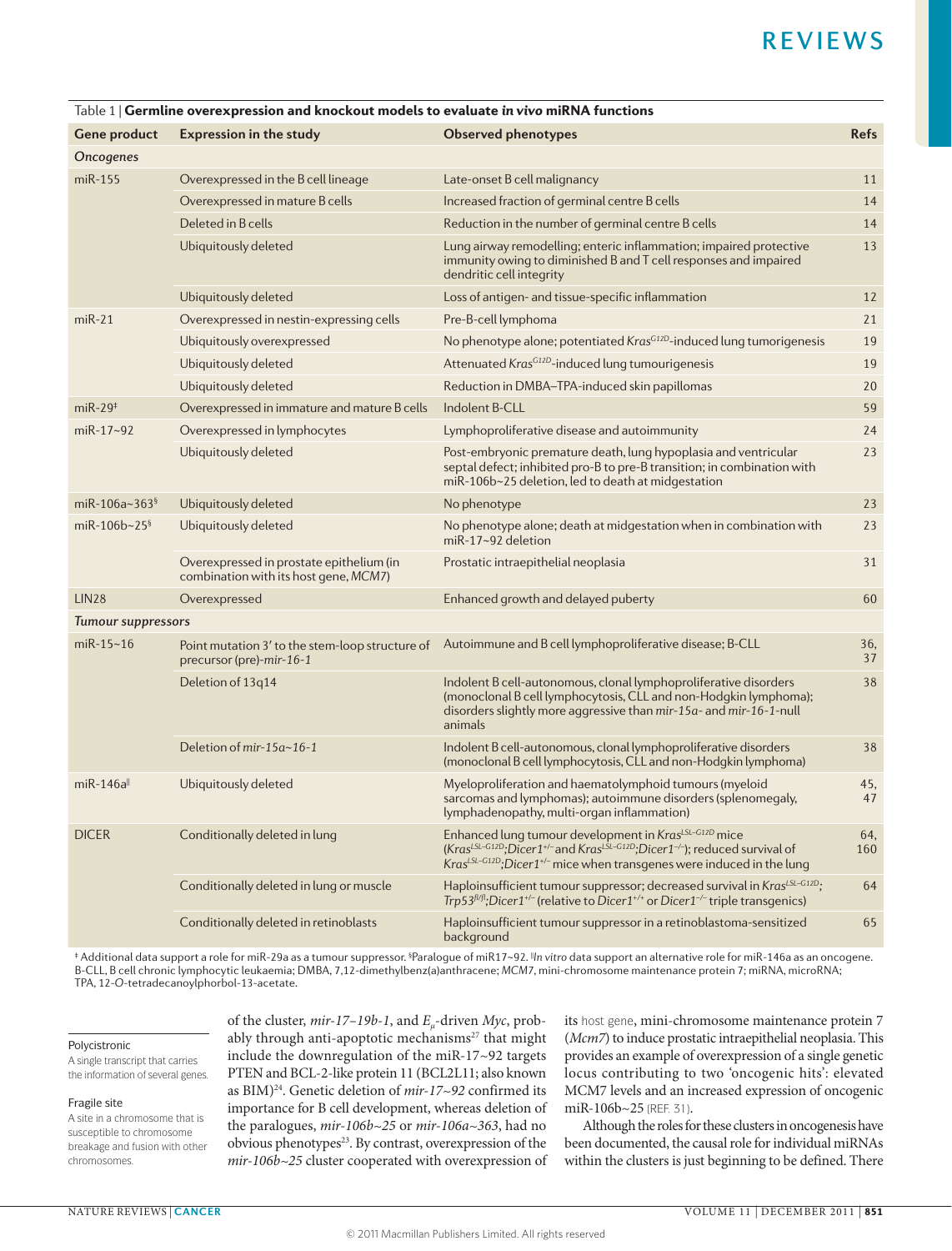#### Host gene

A gene containing another gene (such as a microRNA within an intron of a protein-coding gene).

#### Seed region

Nucleotides 2–7 of the microRNA, typically having 100% complementarity with the target gene.

#### Xenografts

Grafts of cells or tissues that are transplanted from one species to another.

are six individual mature miRNAs within the miR-17~92 cluster, subdivided into three distinct families (miR-17, miR-20a and miR-18a; miR-19a and miR-19b; and miR-92a) based on sequence homology within the seed region. Of the three, the miR-19 family has been confirmed by two groups to contain the key oncomirs $32,33$ . Overexpression of the miR-17~92 cluster lacking both miR-19 family members in *Eμ-Myc* B cell lymphoma cells increased the latency of lymphoma when these cells were injected into a cohort of nude mice, relative to cells with the intact cluster<sup>32</sup>. In addition, the overexpression of individual miRNAs within the cluster, or inactivating mutations in both *mir‑19a* and *mir‑19b*, confirmed that miR-19 was both sufficient and necessary for promoting MYC-induced lymphomagenesis<sup>33</sup>. Furthermore, multiple members of the miR-17~92 cluster — miR-19b, miR-20a and miR-92 — are capable of individually promoting NOTCH1-induced T cell acute lymphoblastic leukaemia (T-ALL) in a mouse model<sup>34</sup>. Contrary to the above experiments that propose miR-19 as the major oncomir in the cluster, miR-20b and miR-92 had similar if not enhanced ability to reduce disease latency. These miRNAs reduce the expression of the tumour suppressors PTEN and BIM, which are frequently downregulated in T-ALL.

# Tumour-suppressive miRNAs

*miR‑15~16.* Similarly to the overexpression of miR-17~92, a B cell lymphoproliferative disorder is observed in mice that are deficient for miR-16 and/or miR-15a, which are the first miRNAs that were implicated in cancer<sup>35</sup>. These two miRNAs constitute a small miRNA cluster that is located in 13q14, a fragile site in the genome that is deleted in >50% of cases of B cell chronic lymphocytic leukaemia (B-CLL). A naturally occurring mouse model, the New Zealand black (NZB) mouse, develops symptoms that are similar to human B-CLL, and a comprehensive genetic study identified a causative point mutation in the 3′ flanking region of *mir-16* that reduced miR-16 expression<sup>36</sup>. Reintroducing miR-15a~16 into cells that were derived from NZB mice restored cell cycle control and increased apoptosis, concurrent with reduced levels of the cell cycle regulator and miR-15 and miR-16 target, cyclin D1 (REF. 37). To further validate that the causal gene within the 13q14 deleted region is the *mir‑15a~16* cluster, Dalla-Favera and colleagues<sup>38</sup> generated two strains of transgenic mice. The first strain lacks the 13q14 minimal deleted region (MDR); this deletion removes the *mir‑15a~16* cluster and its host gene, deleted in leukaemia 2 (*Dleu2*). The second strain lacks only the  $mir-15a-16$  cluster. In both strains, a clonal population of B cells became evident as the mice aged. Furthermore, the disease was determined to be B cell autonomous; similar pathologies were obtained whether the deletions were ubiquitous or strictly confined to the B cell lineage. Although mice lacking the MDR had a more aggressive disease course, suggesting that an additional genetic element within the MDR locus contributes to the tumour-suppressive function, restoration of miR-15a~16, but not DLEU2, decreased cellular proliferation *in vitro*.

These models suggest a crucial function of the *DLEU2/mir‑15a~16* locus in B cells; however, deletion of this region also occurs in other cancers, such as multiple myeloma and prostate cancer, which indicates its importance in other cellular contexts<sup>39,40</sup>. For example, miR-15a and miR-16 are often downregulated in the stroma of prostate cancers, implicating a non-cell-autonomous mechanism for the cluster<sup>39</sup>. Increased miR-15a and miR-16 expression in supporting fibroblasts impaired the expansion of prostate cancer xenografts through direct downregulation of fibroblast growth factor 2 (FGF2) and FGF receptor 1 (FGFR1)<sup>39</sup>; this pathway promotes cell survival through activation of the RAS–MEK–ERK and PI3K–AKT pathways. (Note that aberrant expression of FGFs and FGFRs are found in multiple cancers, including prostate cancer<sup>41</sup>.)

These models support a tumour-suppressive role for the *mir‑15a~16* cluster *in vivo*. Therefore, miR-15 and miR-16 replacement therapy should be considered for tumours that have lost miR-15a and miR-16 expression or that show elevated expression of cognate target genes.

# Context-dependent miRNAs

*miR‑146.* Some miRNAs, such as miR-146, have what seem to be opposing roles in tumorigenesis that depend on the cellular context. Expression levels of miR-146 family members, *mir‑146a* and *mir‑146b‑5p,* which are encoded by separate genes, are elevated in breast, prostate, endocrine pancreatic, cervical, thyroid and ovarian carcinomas<sup>18,42-44</sup>. Whether this elevation drives tumorigenesis or is a cellular safeguard that is put in place to prevent it is not entirely clear. Although most data support a tumour-suppressive function for miR-146 (see below)45–47 , a recent report showed that miR-146 can reduce the expression of the DNA repair enzyme BRCA1 (REF. 48) (FIG. 1). Although this remains to be confirmed in miR-146-overexpressing mice, it is suggestive of an oncogenic role in the breast cancer lines in which it was tested.

Albeit not a germline transgenic, overexpression of miR-146a in transplanted bone marrow cells provides evidence in support of a tumour-suppressive role<sup>46</sup>. miR-146 overexpression reduced the survival and engraftment of haematopoietic stem cells in recipient mice, as shown by decreased erythropoiesis and impaired lymphopoiesis<sup>46</sup>. Likewise, studies from *mir‑146‑*knockout mice further imply that miR-146 functions as a tumour suppressor in cells of haematopoietic origin. *mir‑146a*-knockout mice develop massive myeloproliferation followed by tumours of haematolymphoid origin, including myeloid sarcomas and lymphomas<sup>45,47</sup>. The myeloproliferative phenotype correlates with enhanced nuclear factor κB (NF-κB) signalling, which is most pronounced in the spleen and bone marrow47. Indeed, miR-146a suppresses the NF-κB activators interleukin 1 receptor-associated kinase 1 (IRAK1) and TNF receptor-associated factor 6 (TRAF6)<sup>45,49</sup> (FIG. 1).

Based on the reported literature, miR-146 function may depend on the cellular context. Note that NF-κB signalling upregulates miR-146, which indirectly represses NF-κB<sup>49</sup> (FIG. 1). Thus, in cells in which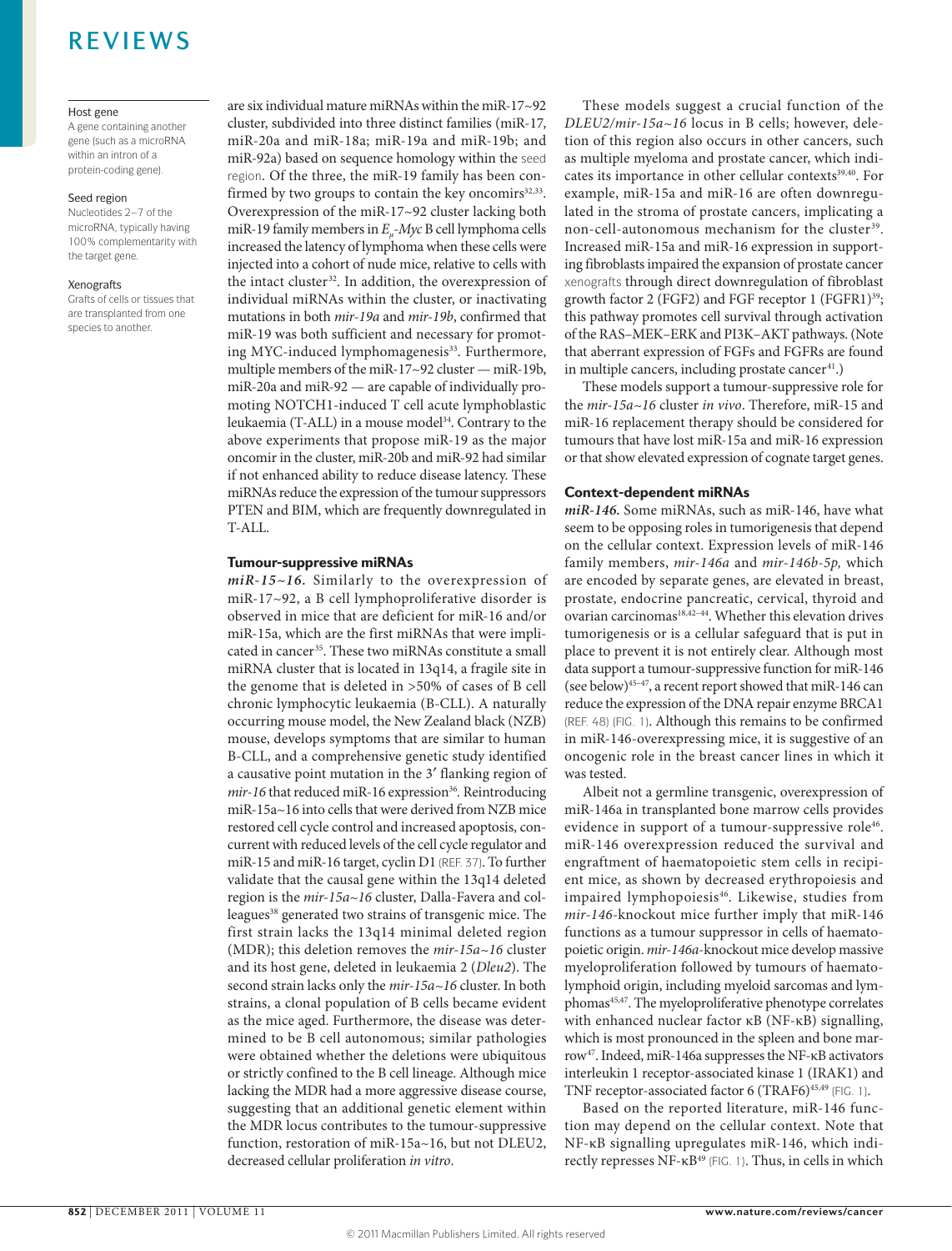

**Nature Reviews of this-1+0 can be explained based on upstream nuclear factor <b>RD** (NT-RD) signals. In cetts that are<br>dependent on interleukin 1 receptor-associated kinase 1 (IRAK1) and TNF receptor-associated factor 6 (T Figure 1 | **Opposing roles of miRNAs in cancer. a** | Oncogenic (shown in green) versus tumour-suppressive (shown in red) functions of miR-146 can be explained based on upstream nuclear factor κB (NF-κB) signals. In cells that are signalling, miR-146 expression prevents NF-κB activation, resulting in a tumour-suppressive phenotype. However, if an alternative mechanism for NF-κB activation is present (other than through IRAK1 and TRAF6), activated NF-κB would transactivate miR-146. In addition to targeting IRAK1 and TRAF6, miR-146 also targets BRCA1, thus preventing the pro-apoptotic effects of BRCA1 and resulting in a pro-survival response. **b** | Tumour-suppressive miR-29a targets multiple oncogenes, such as cyclin-dependent kinase 6 (*CDK6*), DNA (cytosine-5)-methyltransferase 3A (*DNMT3A*), *DNMT3B*, myeloid cell leukaemia sequence 1 (*MCL1*) and T-cell leukaemia/lymphoma 1A (*TCL1A*). Targeting inhibits growth and proliferation and, in the case of B cell chronic lymphocytic leukaemia (B-CLL), aggressive disease. Oncogenic miR-29a prevents cell adhesion through repressing peroxidasin homologue (*PXDN*). 7mG, 7-methylguanine; miRNA, microRNA.

the primary driver of NF-κB is IRAK1 and TRAF6, miR-146 will probably have tumour-suppressive effects through the negative regulation of NF-κB (and hence negative autoregulation). By contrast, NF-κB can still be activated in IRAK1- or TRAF6-deficient cells50,51 through other pathways; in these cells negative feedback through IRAK1 or TRAF6 will not have dramatic effects. Therefore, because NF-κB induces *mir‑146* transcription, the potential downstream oncogenic effects of this miRNA may be brought to the fore in these contexts. Therefore, perhaps the difference between the tumour-suppressive and oncogenic roles of miR-146 in haematopoietic cancers and solid tumours is the degree to which NF-κB is regulated by IRAK1 or TRAF6.

Additionally, the complexity involved in miRNA regulation cannot be ruled out. Some factors that fluctuate greatly between cell types include miRNA expression, processing and nuclear export (FIG. 2) and the relative expression and subset of target genes (FIG. 3). Additionally, alternative polyadenylation, splicing and single nucleotide polymorphisms in either the mRNA or miRNA (BOX 1) can amend the miRNA binding sites (FIG. 3). Many of these anomalies are common in oncogenic transcripts in cancer cells, rendering them less responsive to miRNA-dependent regulation. Regardless, more studies are needed to evaluate miR-146 and other miRNAs whose roles in tumorigenesis are ambiguous.

*miR‑29.* The miR-29 family has several seemingly opposing functions in tumorigenesis. miR-29a and miR-29b, which are downregulated in mantle cell lymphoma, are suggested to be tumour suppressors that target multiple cell cycle regulators and oncogenes<sup>52-55</sup> (FIG. 1). Consistent with a tumour-suppressive role, overexpression of miR-29 induces apoptosis and suppresses lung cancer and acute myeloid leukaemia (AML) cell tumorigenicity in xenografts<sup>52,56</sup>. Furthermore, in indolent B-CLL, which has an average survival in humans of 25 years, miR-29 is proposed to target oncogenic *TCL1A*, potentially preventing fully malignant disease progression<sup>54</sup> (reviewed in REF. 57).

By contrast, the observation of miR-29 overexpression in AML and B-CLL, and *in vivo* miR-29 overexpression studies, imply that *mir‑29* is an oncogene. In one experiment, lethally irradiated mice were transplanted with miR-29-transduced haematopoietic stem and progenitor cells, resulting in symptoms that were consistent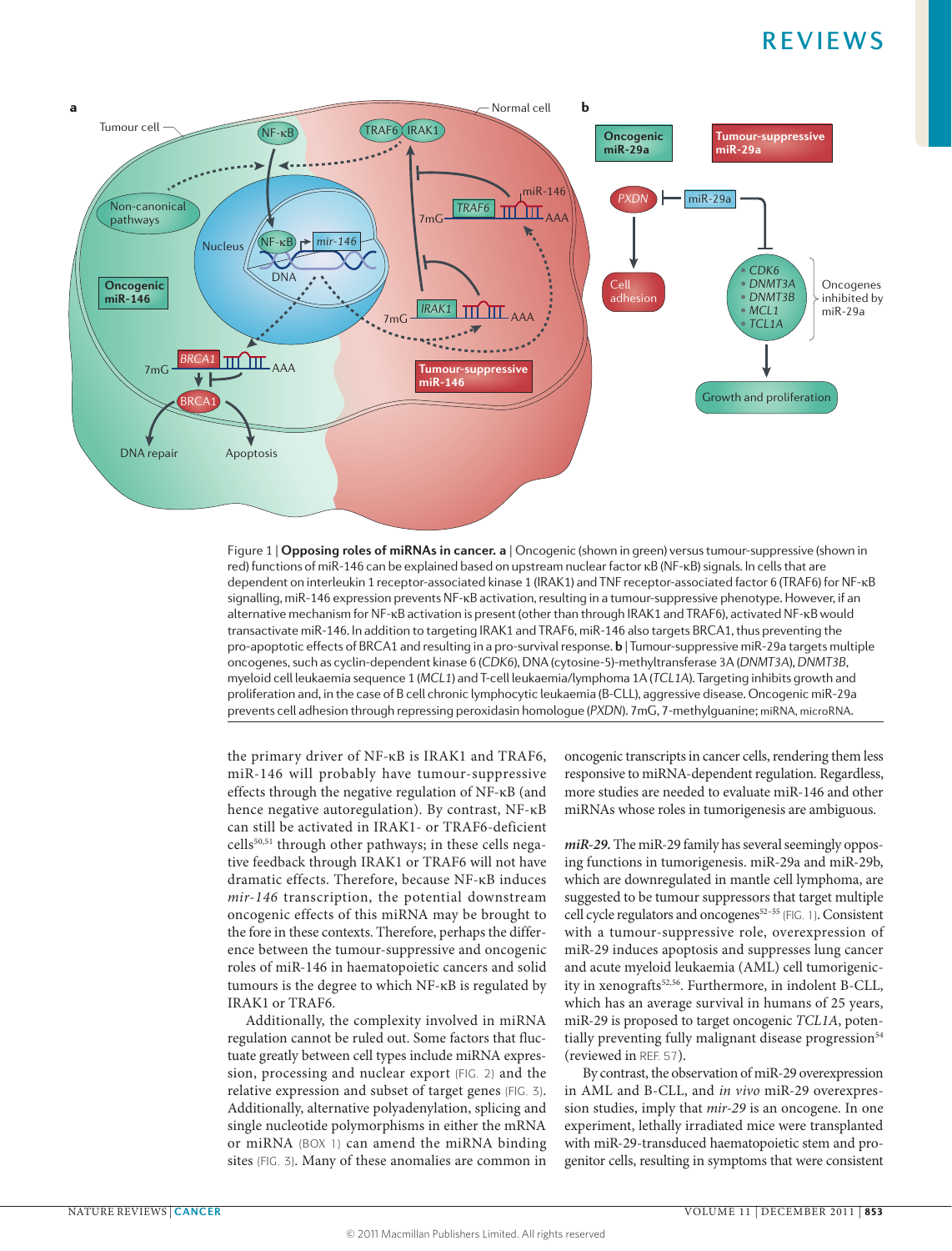

amplification (which is typical of oncogenic microRNAs (miRNAs)) results in decreased expression of target genes, Figure 2 | **RNAs are subject to genomic, transcriptional and post-transcriptional modes of regulation. a** | Allelic including those targets with less miRNA affinity that may not normally be repressed. **b** | Genomic deletion (which is typical of tumour-suppressive miRNAs) enhances target gene expression. **c** | Single nucleotide polymorphisms (SNPs) in the miRNA can either create or destroy miRNA binding sites (BOX 1). This alteration in the miRNA changes the ability of the miRNA to bind to and repress target genes. In cancer, SNPs can alter the miRNA such that it now targets tumour-suppressive genes while losing its ability to target oncogenes. **d** | At the transcriptional level, *cis*-acting changes to the promoter, including epigenetic regulation (such as promoter methylation, which is depicted by the blue circles) or genomic mutation (which is depicted as '×') and the availability of *trans*-acting factors change the expression profile of miRNAs in a cell. Finally, miRNA processing defects can change the population of mature miRNAs in a cell. These processing steps include: primary miRNA (pri-miRNA) to precursor miRNA (pre-miRNA) cleavage by the DROSHA–DGCR8 complex; nuclear export by the RAN GTPase and exportin 5; a final cleavage event by DICER; and loading of the mature miRNA into the RNA-induced silencing complex (RISC). 7mG, 7-methylguanine; ORF, open reading frame.

with myeloproliferative disease and a latent progression to AML58. A second system specifically evaluated the contribution of overexpressed miR-29a to B-CLL. When miR-29a was expressed in immature and mature B cells, there was an expansion of CD5+ B cells, mice presented with enlarged spleens, and roughly 20% of animals developed overt leukaemia and died late in life, suggesting that in this case miR-29a can predispose cells to a cancerous state<sup>59</sup>. The molecular mechanism probably involved direct translational silencing of the tumour-suppressive cell-adhesion molecule peroxidasin homologue (PXDN) by miR-29a (FIG. 1).

These data suggest that miR-29a functions as a tumour suppressor or oncogene, depending on the cellular context.

# miRNA processing machinery

*LIN28.* Models in which the miRNA processing machinery is perturbed give insight into the function of particular miRNA families, as observed in the LIN28-overexpressing strain. LIN28 is an RNA-binding protein that suppresses the maturation of *let‑7* family miRNA precursors. In this way, a mouse model overexpressing *Lin28* overcomes the technical challenges associated with knocking out all 14 *let*-7 family members<sup>60,61</sup>. Because *let-7* is a bona fide tumour suppressor<sup>62</sup>, loss of *let‑7* at the organismal level is predicted to predispose animals to cancer. These studies, which focused on the role of LIN28 in development<sup>60</sup> and glucose metabolism<sup>61</sup>, did not report any cancerous phenotypes. Whether overexpressing LIN28 at later timepoints can induce tumorigenesis or potentiate tumour-prone mice, such as those that overexpress activated *Kras* or *Myc* or that lack *Trp53,* remains to be determined.

*DICER.* In cancer, miRNA expression is frequently decreased<sup>63</sup>; defects in DICER or other miRNA processing machinery could elicit such an effect (FIG. 2).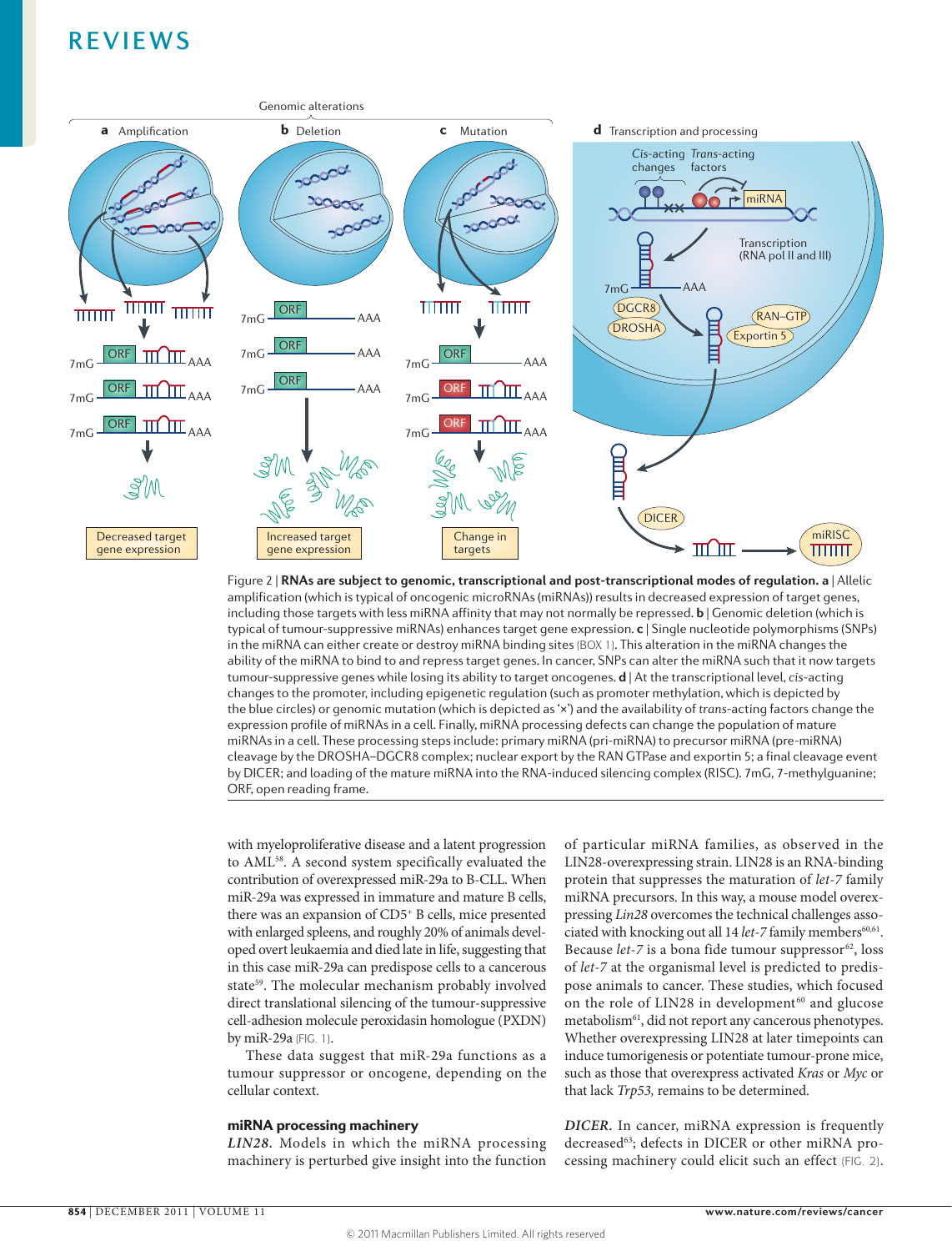

**Nature Reviews** | **Cancer** Figure 3 | **RNA expression patterns dictate miRNA repressibility in cells. a** | Alternative polyadenylation signals give an mRNA transcript the ability to evade regulation by microRNAs (miRNAs). Longer 3′ untranslated regions (UTRs) usually contain more miRNA binding sites and are therefore more sensitive to repression by miRNAs. **b** | An increased abundance of additional target genes can 'soak-up' the miRNA pools, leading to target gene derepression. **c** | Mutations in the target gene can create or destroy miRNA binding sites. 7mG, 7-methylguanine; ORF, open reading frame.

### Haploinsufficient

A phenotype that arises in diploid organisms owing to the loss of only one allele.

#### Hemizygous

A state of having a single copy of a gene (in a diploid organism).

## Epithelial to mesenchymal transition

(EMT). The conversion of polarized, immotile epithelial cells to motile mesenchymal cells. It is characterized by the loss of adhesion, the repression of E‑cadherin, the expression of mesenchymal markers and increased cell motility.

Indeed, deletion of *Dicer1* reduces the overall levels of mature miRNAs64. Perhaps surprisingly, animals with a single copy of *Dicer1* were tumour-prone and succumbed to death earlier than homozygous deleted animals64. Moreover, tumours harvested from *Dicer1fl/fl* mice, which in the presence of the CRE recombinase should lead to loss of both *Dicer1* alleles, retained one intact *Dicer1* allele suggesting that DICER functions as a haploinsufficient tumour suppressor<sup>64,65</sup>. Overexpression of miRNAs or reductions in transcription factors that specifically regulate DICER (discussed below)<sup>66,67</sup> recapitulates the phenotypes of *Dicer1* heterozygote mice, suggesting that the regulation of DICER in cancer is a multifactorial process. Importantly, human tumours also frequently present with hemizygous deletion of *DICER1* and overexpression of miRNAs that target DICER expression<sup>66</sup>.

Interestingly, a phenotype similar to that of *Dicer1fl/fl* mice was observed in *TAp63<sup>-/-</sup>* mice<sup>67</sup>. Multiple different isoforms exist for p63: the p63ΔN isoform lacks the transactivation domain and acts in a dominant-negative fashion against the tumour suppressor p53. By contrast, the full-length isoform, TAp63, which contains the transactivation domain, acts in concordance with p53.

Recent data suggest that TAp63 functions as a haploinsufficient tumour suppressor, similar to that of DICER<sup>67</sup>. In *TAp63–/–* animals, DICER was expressed at very low levels suggesting a genetic link between them; indeed, TAp63 binds to the *Dicer1* promoter and transactivates *Dicer1* expression. Accordingly, restoration of DICER expression in *TAp63+/–* cells reduced their invasive potential.

# miRNAs involved in metastasis

miRNAs have been identified as key players in several stages of metastasis (FIG. 4). For this Review we focus on miR-200, the LIN28–*let‑7* interaction and DICER — which are all involved in primary tumour development and early metastatic disease — and miR-31 and miR-10b, which have roles that are specifically constrained to metastatic progression without affecting the primary tumour. Because this was recently reviewed<sup>68</sup> we focus here on recent developments.

*miR‑200.* Screens for miRNAs that are downregulated during the epithelial to mesenchymal transition (EMT) have identified five members of the miR-200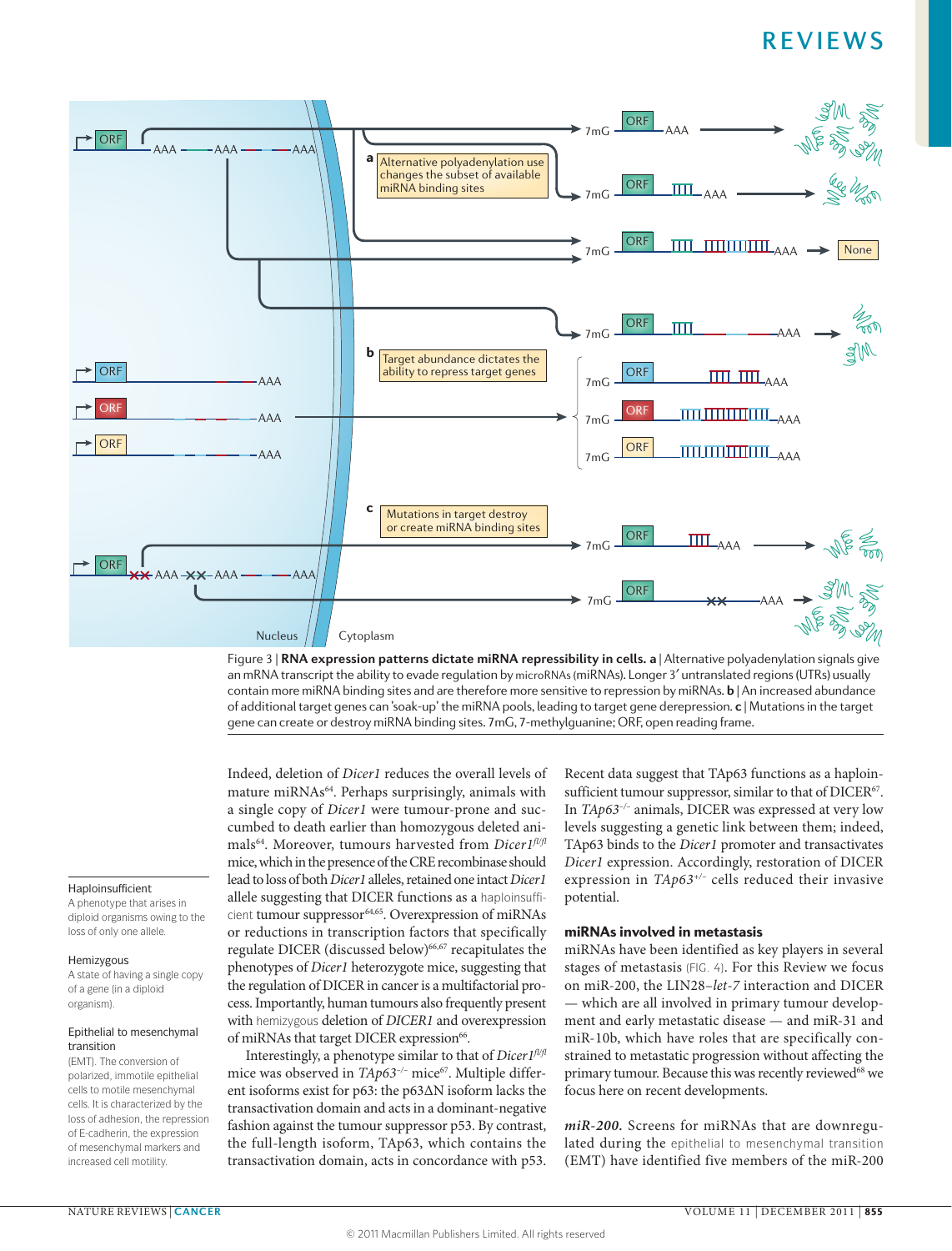### Adjuvant

Treatment given in addition to the primary therapy. For cancer treatment, this typically refers to the therapy given after the surgical resection of a tumour.

family (miR-200a, miR-200b, miR-200c, miR-141 and mir-429) $69,70$ . miR-200 loss is common in aggressive lung, prostate and pancreatic cancers<sup>71-73</sup>. These studies suggest an association between EMT and the loss of miR-200; however, whether miR-200 loss is capable of inducing metastasis or is just a read-out of disease progression was only recently evaluated. In the highly aggressive *KrasLA1;Trp53R172HΔG* mouse lung cancer model, in which *KrasG12D* is activated somatically through a latent allele and wild-type p53 function is perturbed, attenuation of miR-200 was required for metastasis $^{71}$ . Ectopic miR-200 expression prevented the invasion and metastasis of cells from these mice<sup>71</sup> by repressing the mesenchymal markers zinc finger E-box-binding homeobox 1 (ZEB1) and ZEB2, thus restoring E-cadherin expression<sup>69,70,74</sup> (FIG. 4). These studies support the use of miR-200 restoration therapy for aggressive cancers.

*LIN28 and let‑7*. LIN28, which is involved in stem cell maintenance<sup>75-77</sup> and is also a marker of cancer stem cells, is often activated in advanced stage and high-grade tumours<sup>78</sup>. In concordance with this, *let-7* and LIN28 have recently been placed in a metastasissignalling cascade involving the RAF kinase inhibitory protein (RKIP)<sup>78</sup>. RKIP negatively regulates metastasis by inhibiting RAF kinase signalling and downstream MYC activation. Because MYC transcriptionally induces LIN28, RKIP indirectly suppresses LIN28 leading to enhanced *let-7* function (including the suppression of oncogenic *HMGA2* and RAS family members) (FIG. 4). Indeed, overexpressing LIN28 *in vivo* restores metastasis in RKIP-overexpressing tumours.

*DICER. In vivo* evidence supports the regulation of DICER expression by the miR-103/107 family, including a role for these miRNAs in metastasis. Piccolo and colleagues<sup>66</sup> screened *DICER1* for potential miRNA binding sites owing to its unusually long 3′ untranslated region (UTR), and confirmed direct negative regulation by miR-103 and miR-107. miR-103 and miR-107 levels are inversely correlated with DICER levels in human breast cancer samples, and miR-103 and miR-107 upregulation is associated with metastasis<sup>66,79</sup>. *In vivo* silencing of miR-103 and miR-107 inhibited metastasis, whereas overexpression induced metastasis of otherwise nonmetastatic cells<sup>66</sup>. Interestingly, upregulation of miR-103 or miR-107 in human samples occurs more often (37%)

### Box 1 | SNPs can destroy and/or create miRNA binding sites

Single nucleotide polymorphisms (SNPs) in either the mRNA<sup>156</sup> or the microRNA (miRNA) can alter the ability of a miRNA to regulate its target genes. The first mRNA SNP that wasidentified as affecting a potential miRNA binding site wasin a *let‑7* complementary site in *KRAS* (REF. 157). SNPsin oncogenes often destroy miRNA binding sites, thus allowing the gene to be expressed at higher levels. Conversely, SNPs in tumour suppressor genes generate novel binding sites, ultimately resulting in decreased expression of the tumour suppressor. As is the case for miRNAs, a single SNP can destroy and/or create a target site. In the case of cancer this would result in the destruction of oncogene repression and the creation of novel tumour suppressor gene repression. SNPs in miRNA promoters or precursors can also lead to expression<sup>158</sup> or processing<sup>159</sup> defects that alter mature miRNA levels (for a detailed review see REF. 8).

than copy number variations of *DICER1* (18%), suggesting that reducing DICER levels by miRNAs is preferred to allelic loss<sup>66</sup>.

The regulation of DICER by the miR-103/107 family was genetically linked to reduced miR-200 levels during EMT<sup>66</sup> (FIG. 4). Because miR-103 and miR-107 reduce DICER expression, most miRNAs, including miR-200, are downregulated when miR-103 and miR-107 are overexpressed. (This is also the case when *let‑7* is overexpressed because it also targets DICER expression<sup>80</sup>.) Bridging these pathways together, silencing of miR-103 and miR-107 restored miR-200 expression and prevented EMT, whereas miR-200 overexpression reverted EMT that was induced by miR-103 and miR-107.

*miR‑31 and miR-10b.* Only a few miRNAs have been shown to have a clear role in metastasis without affecting the other steps of carcinogenesis; these include miR-31 and miR-10b. miR-31 expression is decreased in metastatic human breast cancer samples and has been confirmed to have an important role in metastasis $81-83$ . miR-31 overexpression causes the regression of metastases with no effect on the primary tumour<sup>82</sup>. Inducing miR-31 expression at various times following the transplantation of metastatic MDA-MB-231 human breast cancer cells did not alter primary tumour growth. However, miR-31 expression reverted the primary tumour from an invasive to a non-invasive phenotype through targeting prometastatic genes<sup>81,82</sup> (FIG. 4). Similarly to treatment with traditional chemotherapies, miR-31 overexpression at later timepoints had no effect on the metastatic lesions. However, following primary tumour resection, miR-31 maintained its antimetastatic effects, thus pointing to the adjuvant use of miR-31. A similar scenario was observed for miR-10b, which is upregulated in — and seems to be restricted to — metastatic lesions (as discussed below in the 'miRNA-based therapeutics' section)<sup>84</sup>.

*Other miRNAs.* Additional miRNAs that are involved in metastasis (in particular in breast cancer) include miR-373, miR-520c, miR-126 and miR-335 (REFS 85,86). In a genetic screen using a non-metastatic human breast tumour cell line that was transduced with a miRNA expression library, miR-373 and miR520c emerged as positive metastatic regulators<sup>85</sup>. Overexpression of miR-373 and miR520c stimulated migration and invasion *in vitro* and *in vivo*, presumably through suppressing CD44, which is a cell surface marker of breast and prostate cancer stem cells. Conversely, loss of tumoursuppressive miRNAs miR-126, miR-335 and miR-206 was identified in tumours from patients with metastatic relapsing breast cancer<sup>86</sup>, and forced overexpression of miR-126 and miR-335 in malignant breast cancer cells suppressed metastasis to the lung and bone in mice. Although miR-126 reduced overall tumour growth and proliferation, miR-335 specifically inhibited metastatic invasion by targeting the expression of proteins that are involved in cell migration, such as the cell fate determinant SOX4 and the extracellular matrix component tenascin C (TNC) (FIG. 4).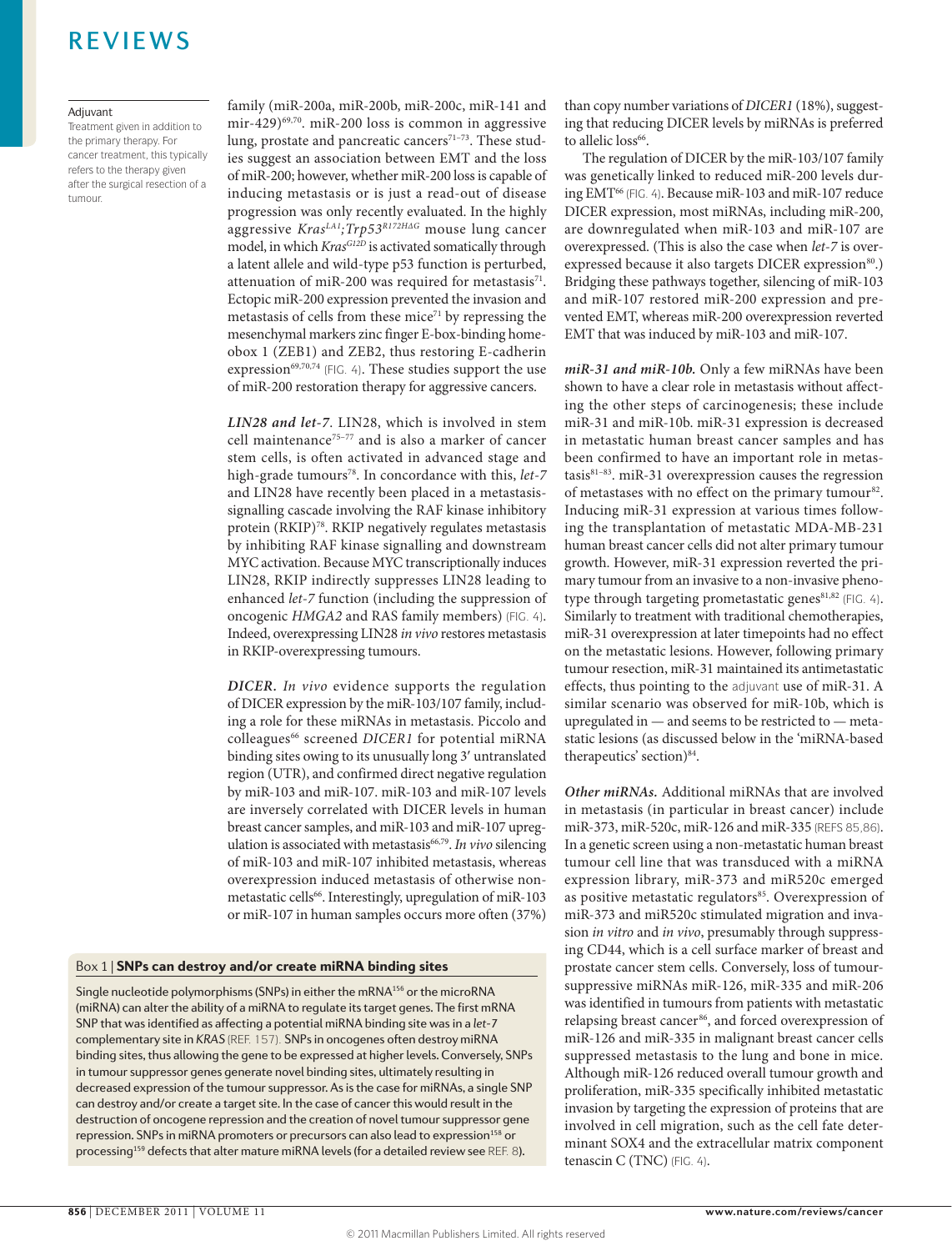

**Nature Reviews** | **Cancer** Figure 4 | **miRNAs that contribute to metastasis.** Metastasis occurs through a series of stages: local invasion, intravasation, extravasation and colonization (as indicated by the blue boxes). Protein-coding genes and microRNAs (miRNAs) that promote (shown in green) or prevent (shown in red) metastasis are involved at each step (the figure covers only those pathways that are discussed in the main text). miR-200 directly represses the expression of the mesenchymal markers zinc finger E-box-binding homeobox 1 (ZEB1) and ZEB2 in quiescent cells. As such, during the epithelial to mesenchymal transition (EMT) when miR-200 levels are reduced, the expression of ZEB1 and ZEB2 becomes elevated. ZEB1 and ZEB2 transcriptionally repress E-cadherin, a cell adhesion molecule that is lost in aggressive and metastatic tumours; thus, cells missing miR-200 are more able to disseminate and invade surrounding tissue. Furthermore, the inhibition between miR-200, and ZEB1 and ZEB2 is mutual, leading to a potentially bistable system: either high miR-200 and low ZEB1 and ZEB2 levels, or high ZEB1 and ZEB2 and low miR-200 levels. This latter state would seem to be particularly dangerous and could lead to aggressive tumours. Based on its miRNA-processing ability, DICER is positioned upstream of miR-200. *DICER1* itself is positively regulated at the transcriptional level by the full-length isoform of p63 (TAp63), and is negatively regulated by miR-103, miR-107 and *let‑7*. In addition to suppressing DICER expression, *let‑7* also inhibits the oncogenic RAS–RAF–MEK pathway and HMGA2, an upstream activator of SNAIL. SNAIL inhibits E-cadherin, leading to local invasion and intravasation. Antimetastatic miRNAs that are involved outside of the E-cadherin pathway include miR-10b, which suppresses the expression of HOXD10; miR-335, which impairs SOX4 and tenascin C (TNC) signalling; and miR-31, which prevents all steps of metastasis through inhibiting the expression of integrin-α5, radixin (RDX) and RHOA. RKIP, RAF kinase inhibitory protein.

### miRNA-based therapeutics

It is well accepted that aberrant miRNA expression is linked to cancer, and the emerging mouse models described above provide evidence that miRNAs have a causal role in cancer. This implies that these molecules (in the case of tumour suppressors) or their antagomirs (in the case of oncomirs) might serve as effective therapeutics. Below we review some of the most promising individual miRNA-based therapeutic studies performed *in vivo*, which are summarized in TABLE 2.

As the therapeutic potential of individual miRNAs is explored, we note that combinatorial miRNA therapeutics will probably follow. Targeting an individual gene or a subset of genes with multiple tumour-suppressive miRNAs should enhance the therapeutic effect by reducing resistance. For example, a single mutation in the 3′ UTR of an oncogene could disrupt the binding of a particular miRNA; however, combining two or three miRNAs that target the same gene would decrease the likelihood of mutation-induced resistance (FIG. 3). In addition, simultaneous targeting of upregulated miRNAs with antagomir technology and replacement of lost tumour suppressor miRNAs may prove beneficial.

### Replacing tumour suppressor miRNAs

*let‑7.* Re-expressing tumour-suppressive miRNAs has great promise for cancer therapy. A prime example is the miRNA *let‑7*, which is downregulated in multiple cancers (reviewed in REF. 87). Genomic loss of *let‑7* and impaired *let‑7* processing are two factors that reduce mature *let-7* levels<sup>7,75,88,89</sup>. Therefore, restoring *let-7* may be beneficial in cancers that have genomic instability, abundant inhibitors of *let‑7* processing or aberrantly expressed *let‑7* targets (for example, *KRAS, HMGA2, MYC, LIN28,* cyclin-dependent kinase 6 (*CDK6*)*, CDC25A* and cyclin D2 (*CCND2*)). Indeed, in the inducible *Kras<sup>LSL-G12D/+</sup>* autochthonous model of non-small-cell lung cancer (NSCLC), delivering *let‑7a* (REF. 88) or *let‑7g* 

# Antagomirs

Chemically engineered, cholesterol-conjugated single-stranded RNA oligonucleotides that are complementary to microRNAs.

#### Autochthonous

Formed from endogenous tissue in the correct anatomical location.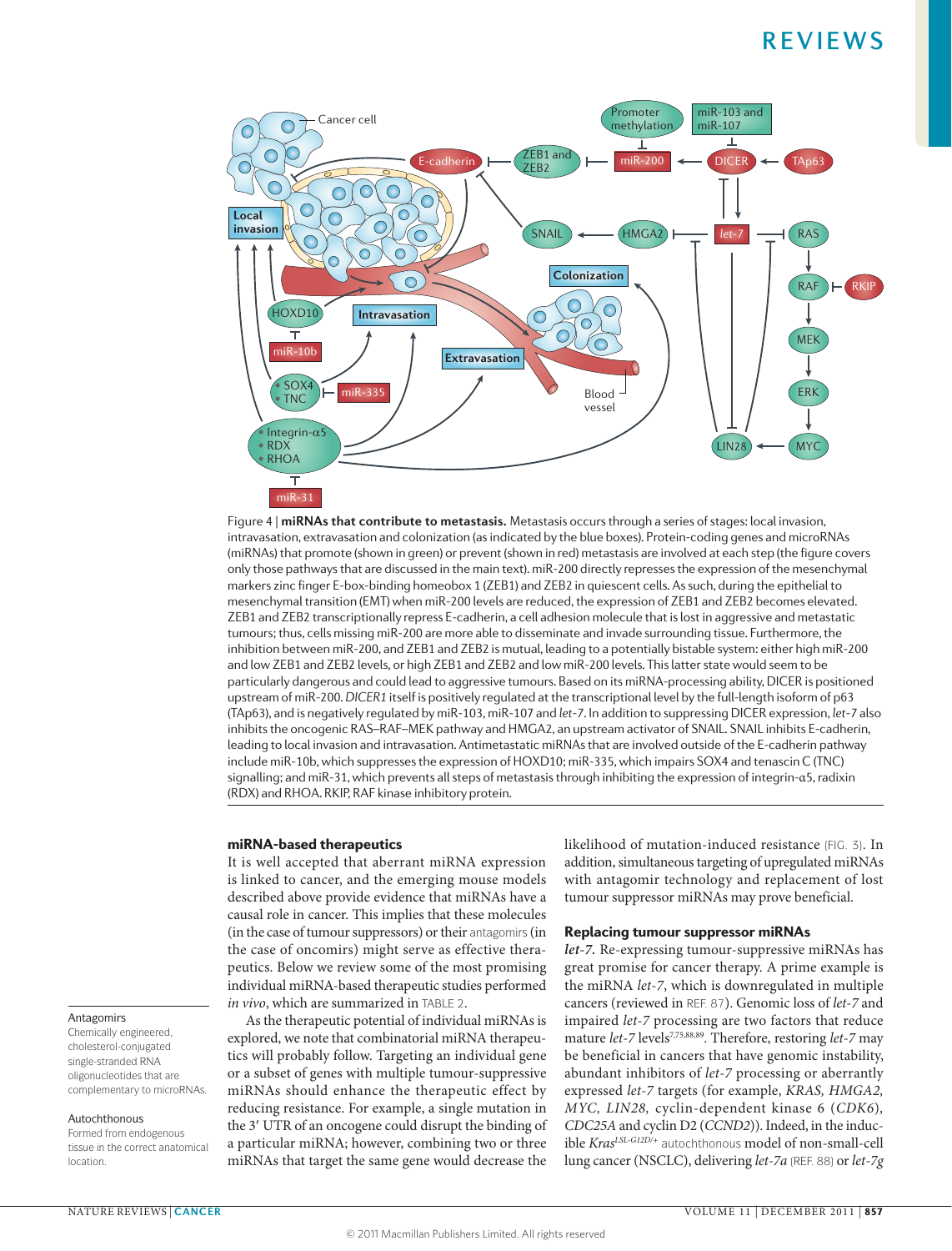| Table 2   Therapeutic use of miRNAs and antagomirs in vivo |                                                                                          |                                                                       |                                                                                                     |             |  |  |  |
|------------------------------------------------------------|------------------------------------------------------------------------------------------|-----------------------------------------------------------------------|-----------------------------------------------------------------------------------------------------|-------------|--|--|--|
| $m$ iRN $A$ <sup>#</sup>                                   | Delivery method                                                                          | Model used                                                            | Phenotypes                                                                                          | <b>Refs</b> |  |  |  |
| $let-7$                                                    | Intranasal delivery of viral<br>particles                                                | Kras <sup>G12D/+</sup> autochthonous NSCLC<br>mouse                   | Suppression of lung tumour initiation when<br>delivered at the same time as transgene<br>activation | 145,<br>146 |  |  |  |
|                                                            | Intratumoral injection of<br>lipid-based mimetic                                         | Subcutaneous H460 NSCLC<br>xenografts                                 | Interfered with further tumour growth                                                               | 62          |  |  |  |
|                                                            | Intranasal delivery of viral<br>particles                                                | Kras <sup>G12D/+</sup> autochthonous NSCLC<br>mouse                   | Reduced burden of tumours that were allowed<br>to preform 10 weeks before let-7 therapy             | 62          |  |  |  |
|                                                            | Systemic delivery of lipid-based<br>mimetic                                              | KrasG12D/+ autochthonous NSCLC<br>mouse                               | Reduced burden of tumours that were allowed<br>to preform 10 weeks before let-7 therapy             | 90          |  |  |  |
|                                                            | Transfected into cells before<br>transplantation                                         | Subcutaneous human U251 or U87<br>glioblastoma cells                  | Reduced tumour formation                                                                            | 91          |  |  |  |
|                                                            | Transduced into cells before<br>transplantation                                          | Chemotherapy-resistant breast<br>tumour initiating cells              | Reduced tumour formation and metastasis                                                             | 92          |  |  |  |
| miR-143 and<br>miR-145                                     | Transduced into cells before<br>transplantation                                          | Subcutaneous MiaPaCa2 and Panc1<br>PDAC xenografts                    | Unable to form tumours                                                                              | 94          |  |  |  |
|                                                            | Systemic delivery of lipid-based<br>expression vectors                                   | Subcutaneous MiaPaCa2 PDAC<br>xenografts                              | Inhibited growth                                                                                    | 96          |  |  |  |
|                                                            | Systemic delivery of lipid-based<br>expression vectors                                   | Orthotopic MiaPaCa2 PDAC<br>xenografts                                | Inhibited growth                                                                                    | 96          |  |  |  |
| $miR-143$                                                  | Systemic delivery of anti-miR-143                                                        | p21-HBx HCC mouse                                                     | Inhibited primary tumour and local and distant<br>metastatic growth                                 | 100         |  |  |  |
| $miR-34$                                                   | Intratumoral delivery of<br>lipid-based mimetic                                          | Subcutaneous H460 NSCLC<br>xenografts                                 | Inhibited growth                                                                                    | 106         |  |  |  |
|                                                            | Systemic delivery of lipid-based<br>mimetic                                              | Subcutaneous H460 and A549<br>NSCLC xenografts                        | Inhibited growth                                                                                    | 106         |  |  |  |
|                                                            | Systemic delivery of lipid-based<br>mimetic                                              | Kras <sup>G12D/+</sup> autochthonous NSCLC<br>mouse                   | Reduced burden of tumours that were<br>allowed to preform 10 weeks before miR-34<br>therapy         | 90          |  |  |  |
|                                                            | Transfected oligonucleotides into<br>cells before transplantation                        | Subcutaneous prostate cancer<br>xenografts (multiple cell lines)      | Reduced tumour incidence                                                                            | 107         |  |  |  |
|                                                            | Transduced cells with virus<br>encoding precursor (pre)-miR-34<br>before transplantation | Subcutaneous prostate cancer<br>xenografts (multiple cell lines)      | Reduced tumour incidence                                                                            | 107         |  |  |  |
|                                                            | Intratumoral injection of<br>lipid-based mimetic                                         | Subcutaneous PPC1 prostate cancer<br>xenografts                       | Inhibited growth                                                                                    | 107         |  |  |  |
|                                                            | Systemic delivery of lipid-based<br>mimetic                                              | Orthotopic PC3 prostate cancer<br>xenografts                          | Reduced tumour burden                                                                               | 107         |  |  |  |
|                                                            | Systemic delivery of lipid-based<br>mimetic                                              | Orthotopic LAPC9 prostate cancer<br>xenografts                        | Reduced lung metastasis without affecting<br>primary tumour growth; extended survival               | 107         |  |  |  |
|                                                            | Systemic delivery of lipid-based<br>expression vectors                                   | Subcutaneous and orthotopic<br>MiaPaCa2 PDAC xenografts               | Inhibited growth                                                                                    | 96          |  |  |  |
| $miR-122$                                                  | Transduced into cells before<br>transplantation                                          | Orthotopic SKHEP1 HCC xenografts                                      | Reduced tumorigenesis, angiogenesis and<br>intrahepatic metastasis                                  | 111         |  |  |  |
|                                                            | Systemic delivery of nucleic acid<br>antagomir-miR-122                                   | HCV-infected non-human primates                                       | Suppression of HCV viraemia and improved<br>liver pathology                                         | 112         |  |  |  |
|                                                            | Systemic delivery of lysine-lipid<br>nanoparticle antagomir-miR-122                      | C57BL/6J mice                                                         | Decreased plasma cholesterol levels                                                                 | 113         |  |  |  |
|                                                            | Systemic delivery of<br>antagomir-miR-122                                                | C57BL/6J mice                                                         | Decreased plasma cholesterol levels                                                                 | 118         |  |  |  |
| miR-26a                                                    | Systemic delivery of<br>adeno-associated virus                                           | HCC liver cancer model: MYC driven<br>by the liver activator promoter | Inhibition of proliferation; induction of<br>apoptosis; disease protection                          | 114         |  |  |  |
| $m$ i $R-10b$                                              | Systemic delivery of<br>antagomir-miR-10b                                                | Implantation of 4T1 breast cancer<br>cells into the mammary fat pad   | Prevented metastasis with no effect on the<br>primary tumour                                        | 84          |  |  |  |

‡miRNAs are presented in the order in which they are discussed in the main text. miRNAs for which there is therapeutic evidence in endogenously occurring<br>tumours or orthotopic implants are included. In some instances xenog HCV, hepatitis C virus; miRNA, microRNA; NSCLC, non-small-cell lung cancer; PDAC, pancreatic ductal adenocarcinoma.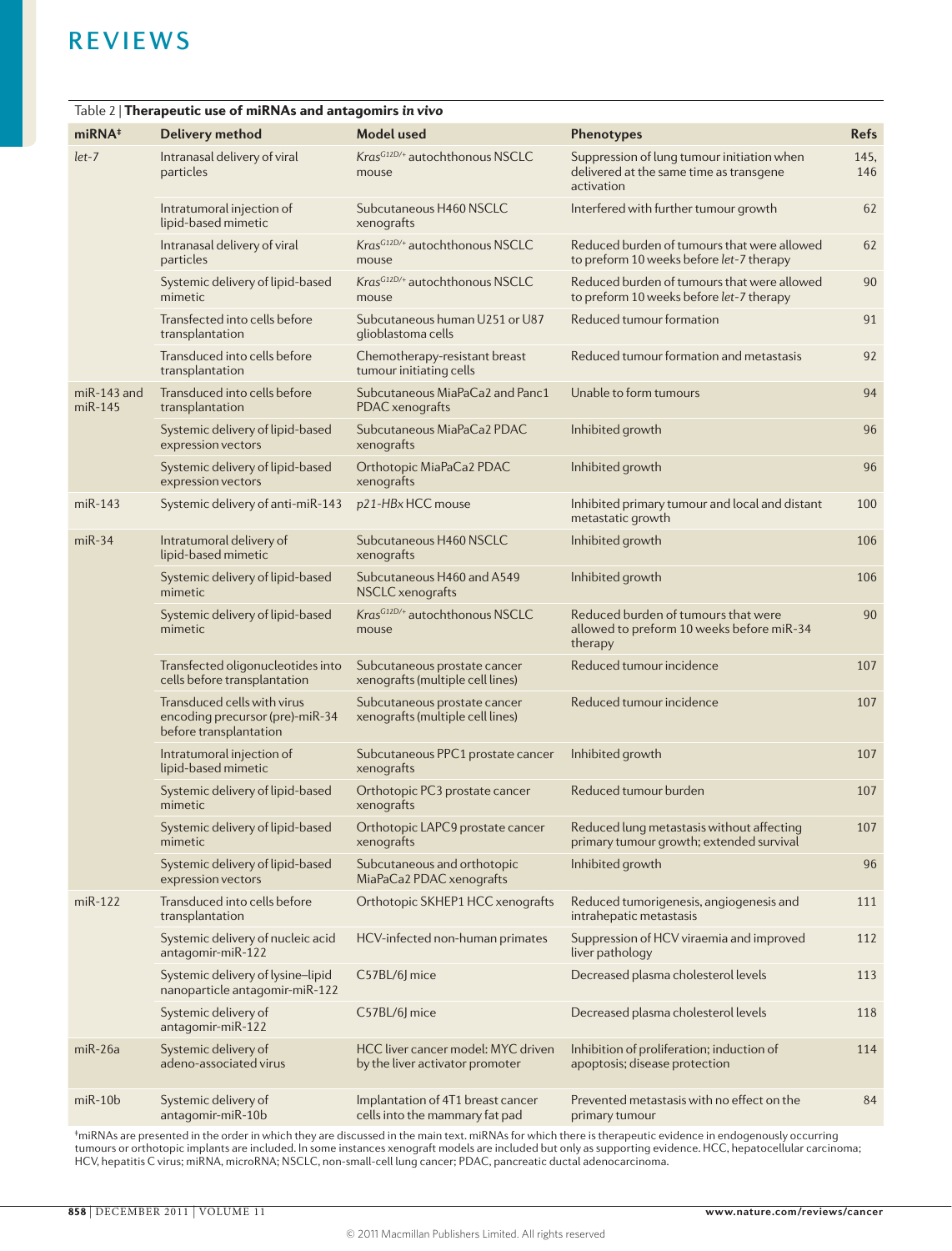# Orthotopic

Transplanted into the correct anatomical location.

Silent information regulator 1 (SIRT1). A class-III histone deacetylase that regulates apoptosis in response to genotoxic and oxidative stress. (REF. 89) to the lungs at the same time as *KrasG12D* expression reduced tumour burden by as much as 66%. The burden of preformed xenografts was reduced by intratumoral delivery of *let‑7b* (REF. 62), as was the burden of *KrasG12D/+* lung tumours by the intranasal delivery of *let-7a* by lentiviral particles<sup>62</sup> or by the systemic delivery of let-7b using a neutral lipid-based delivery system<sup>62,90</sup>. Other xenograft studies further support the therapeutic potential of *let*-7 replacement<sup>91,92</sup>.

*miR‑143 and miR‑145.* Additional miRNAs also target oncogenic *KRAS*93–95. Constitutively active KRAS activates RAS-responsive element binding protein 1 (RREB1), which directly inhibits the transcription of the miRNA cluster encoding miR-143 and miR-145. In a feed-forward mechanism, miR-143 and miR-145 repress the expression of RREB1 and KRAS, respectively<sup>94</sup>; forced expression of miR-143 and miR-145 through cellular transduction<sup>94</sup> or lipid-based systemic delivery<sup>96</sup> in subcutaneous and orthotopic xenografts downregulated both KRAS and RREB1. A fine-tuned balance between the expression levels of the miR-143~145 cluster and KRAS is needed in quiescent cells. Loss of this cluster, as occurs in pancreatic, bladder, lung and colorectal carcioinomas,94,96–99 or elevations in KRAS expression can perturb this balance, thus leading to carcinogenesis.

As with some other miRNAs, the role of miR-143 and miR-145 depends on cellular context. In hepatocellular carcinoma (HCC), the expression of miR-143 is elevated and its suppression through systemic delivery of antagomirs prevented local and distant metastasis<sup>100</sup>. Similarly, the expression of miR-143 was significantly elevated in breast cancer tissue from individuals who relapsed<sup>101</sup>. However, a detailed analysis of 744 cancer samples identified miR-143~145 as a commonly deleted cluster, suggesting that the oncogenic roles of this cluster may be the exception rather than the norm<sup>102</sup>. Clearly, individualized profiles need to be performed before using many of these contradictory miRNAs as therapeutics.

*miR‑34.* miRNAs of the p53 pathway have also been evaluated for therapeutic intervention. Transcriptionally induced by p53, miR-34 stimulates apoptosis or cellular senescence, induces G1 arrest and prevents migration. These effects are achieved through inhibiting the expression of silent information regulator 1 (SIRT1), BCL-2, CD44, various cyclins and CDKs and the proto-oncoproteins MYC and MYCN (reviewed in REFS 103,104). Similarly to *let‑7*, miR-34 is repressed by multiple mechanisms, including epigenetic silencing owing to promoter methylation, allelic loss caused by genomic instability, and mutation of p53 (reviewed in REFS 103,105). Because miR-34 levels are frequently decreased in cancers, various laboratories have examined the therapeutic benefit of miR-34 replacement therapy. A miR-34 mimetic, delivered either intratumorally or systemically through tail vein injection, impaired tumorigenesis of NSCLC xenografts<sup>90,106</sup>, and systemic delivery reduced the burden of preformed *Kras<sup>LSL-G12D/+</sup>* lung tumours<sup>90</sup> by reducing proliferation and inducing apoptosis.

Although these pioneering studies examined the use of miR-34 in lung cancer, miR-34 replacement therapy should also be considered for other cancers that have p53 mutations or attenuated miR-34 expression, including prostate and pancreatic cancers<sup>96,107</sup>. miR-34 levels were decreased in a subset of prostate cancer stem cells that were purified from xenografts and primary tumours<sup>107</sup>. Enforced expression of miR-34 in the cancer stem cell population repressed clonogenic expansion, tumour regeneration and metastasis. Most notably, prostate cancer metastasis was impaired and mouse survival was extended through systemic delivery of lipid-based miR-34 mimetics. In another model, systemic delivery of a lipid-based nanovector expressing miR-34 inhibited the growth of subcutaneous and orthotopic MiaPaCa2 pancreatic tumour xenografts by suppressing proliferation and inducing apoptosis and tissue necrosis<sup>96</sup>. Reduced expression of target genes *SIRT1* and *CD44* confirmed that sufficient miR-34 had reached the tumour tissue following systemic delivery; because suboptimal blood flow is a characteristic of pancreatic lesions, the delivery of therapeutics to these tumours is a frequent concern<sup>108</sup>.

*miR‑122.* Replacement of miR-122, a miRNA that is often correlated with high plasma cholesterol levels, is postulated to reduce HCC metastasis<sup>109-111</sup>. Reduced miR-122 levels are correlated with intrahepatic metastasis and the loss of crucial liver functions in HCC, supporting the therapeutic potential of re-introducing miR-122. Although re-expressing miR-122 in cells reduced tumorigenesis, angiogenesis and metastatic potential in an orthotopic liver cancer model, systemic delivery of miR-122 has not yet been reported in cancer<sup>111</sup>. However, antagomirs of miR-122 have been delivered systemically in hepatitis C virus (HCV)-infected non-human primates to suppress HCV viraemia<sup>112</sup>, and in mice to decrease plasma cholesterol levels<sup>113</sup>. The pleiotropic role of miR-122 in multiple pathophysiologies suggests that caution should be exercised before using miR-122 therapeutically.

*miR‑26a.* Levels of miR-26a are also decreased in HCC114,115. Systemic administration of miR-26a in a HCC model using an adeno-associated virus inhibited cancer cell proliferation, induced apoptosis and protected animals from disease progression<sup>114</sup>. Likewise, levels of miR-26a are also reduced in nasopharyngeal carcinoma and lymphoma<sup>116,117</sup>. In both tumour types, miR-26 restoration reduced proliferation and colony formation through G1 arrest and through direct repression of the histone-lysine *N*-methyltransferase, EZH2, a global regulator of gene expression. Contrary to these findings, miR-26a was one of five miRNAs that independently promoted T-ALL through the inhibition of PTEN<sup>34</sup>. In the background of activating mutations in *Notch1*, miR-26a overexpression decreased the latency of T-ALL more than the other miRNAs in the signature, including the bona fide oncomirs miR-20, miR-19 and miR-92. Indeed, the contextual nature of miR-26 function needs to be considered when advancing miR-26 therapies *in vivo*.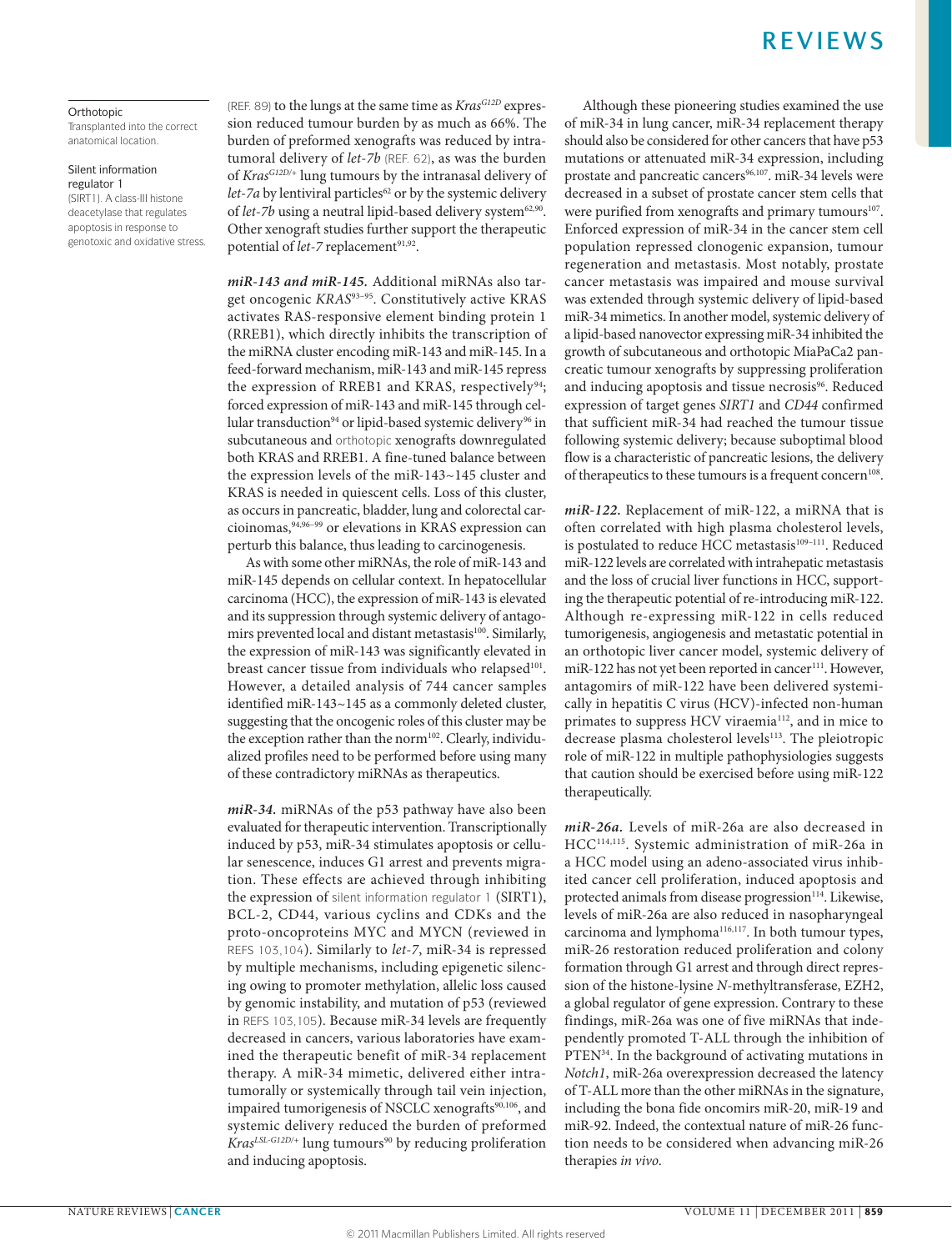# Targeting oncogenic miRNAs

*miR‑10b.* Although miRNAs are frequently downregulated in cancer, some upregulated oncomirs have been therapeutically targeted *in vivo* with antagomirs. Proofof-concept was established in 2005 when intravenous administration of antagomirs in mice impaired the functions of several miRNAs in multiple organs<sup>118</sup>. Also, miRNA silencing in HCV-infected non-human primates was successful with no toxicity<sup>112</sup>. In vivo evidence supporting the use of antagomirs in cancer has also recently been established. Systemic intravenous delivery of antagomir-miR-10b — the effects of which are constrained to metastases — to tumour-bearing mice reduced miR-10b levels and suppressed the metastasis of 4T1 breast cancer cells to the lung<sup>84</sup>. AntagomirmiR-10b treatment had no effect on the primary tumour but reduced pulmonary metastases by >80%. The crucial stages of metastasis targeted by antagomir-miR-10b were proposed to be the steps before extravasation (FIG. 4) because systemic antagomir-miR-10b did not prevent metastasis following the tail vein injection of 4T1 cells. Therefore, antagomir-miR-10b may prevent metastasis of highly invasive cancers containing elevated miR-10b levels, but may not be beneficial against already established metastatic lesions.

# Sensitizing tumours to chemotherapy

Owing to the ability of miRNAs to target signalling pathways that are often perturbed in cancer, the potential of miRNAs or antagomirs to sensitize resistant cells to commonly used cancer therapies is being evaluated. Because this is an emerging area, limited *in vivo* analysis is available; however, based on promising *in vitro* experiments, more miRNA-based sensitization studies in preclinical animal models will probably be reported soon.

*Multi-drug resistance.* miRNAs that target genes that encode proteins involved in multi-drug resistance in tumours could sensitize otherwise impervious tumour cells. Multi-drug resistance usually involves the increased excretion of a drug through ATP-binding cassette (ABC) transporters. Two of these, *ABCC3* and *ABCC6*, are induced directly by SOX2 (REF. 119). As such, when SOX2 expression is elevated, cells indirectly dispense drugs back into the extracellular environment. Kim and colleagues<sup>119</sup> recently identified miR-9 as a negative regulator of SOX2. Forced expression of miR-9\* (miR-9 star strand) in a chemotherapy-resistant glioma stem cell line suppressed SOX2 expression, which led to reduced ABC transporter expression and hence drug retention. SOX2 is also one of a few transcription factors that is capable of inducing pluripotent stem cells. Therefore, miR-9\* replacement therapy has the potential to decrease stemness as well as to reduce drug efflux.

*Tamoxifen.* miRNAs have also been shown to sensitize cancer cells to [tamoxifen](http://www.cancer.gov/drugdictionary?CdrID=42901), the most widely used selective oestrogen receptor modulator (SERM). Tamoxifen treatment, although effective for many individuals, can result in recurrent breast cancer. Truncations of ERα or loss of its expression contribute to resistance. This is especially problematic in individuals whose tumours overexpress the receptor tyrosine kinase ERBB2, which promotes growth and differentiation. One mechanism of ERBB2-induced survival involves the direct repression of the tumoursuppressive miRNAs miR-15 and miR-16 to restore anti-apoptotic BCL-2 expression<sup>120</sup>. Accordingly, reintroduction of miR-15 and miR-16 decreases BCL-2 levels, thus sensitizing cells to tamoxifen. ERBB2 also induces the oncomir miR-21, suggesting that antagonizing miR-21 may further sensitize cells to tamoxifen. Similar findings were identified for miR-342, which was downregulated in tamoxifen-resistant cells; overexpression sensitized cells to tamoxifen-induced apoptosis<sup>121,122</sup>. Lastly, overexpression of the miR-221~222 cluster was associated with tamoxifen resistance through downregulation of the cell cycle inhibitor, p27<sup>KIP1</sup>; ectopic p27<sup>KIP1</sup> expression restored tamoxifeninduced cell death<sup>122</sup>. If these data are confirmed *in vivo*, miR-15, miR-16, miR-342 or anti-miR-221~222 could be used to enhance tamoxifen sensitivity.

*Gefitinib.* Levels of miRNAs that target cell survival signalling pathways are often decreased in chemotherapyresistant cells; their re-expression affords the chemotherapy a better chance at treating the tumour. For example, forced overexpression of miR-126 sensitized cells to the small molecule epidermal growth factor receptor (EGFR) inhibitor [gefitinib](http://www.cancer.gov/drugdictionary?CdrID=43649)<sup>123</sup>. Gefitinib is often a first-line treatment for EGFR-positive cancers, especially those of the lung and breast, to suppress downstream signalling by RAS and PI3K and thus to prevent uncontrollable growth and proliferation. However, point mutations within EGFR, or changes that activate the RAS and PI3K signalling network, can reduce gefitinib efficacy (reviewed in REF. 124). miRNAs targeting these pathways are often altered in cancers, especially in those that are resistant to therapeutics such as gefitinib. For example, levels of miR-126, which targets the PI3K pathway, are decreased in cancer; however, its overexpression was recently reported to resensitize two gefitinib-resistant NSCLC cell lines<sup>123</sup>. Curiously, levels of miR-126 were also decreased in docetaxel-resistant breast cancer cells<sup>125</sup>, so miR-126 replacement could also sensitize cells to conventional chemotherapeutics. There is also a rationale for using *let‑7* to sensitize tumours to gefitinib, especially those with constitutively active *KRAS* alleles, as *let‑7* can repress this pathway 126 and is known to radiosensitize lung cancer cells *in vitro*<sup>127</sup>.

*Taxanes.* Taxanes are used to treat multiple cancers, and although individuals initially respond favourably, resistance can develop. Treatment with taxanes alters the expression of various genes that confer drug resistance. Many of these genes have since been found to be regulated by miRNAs, such as the oncogenic targets, mitogen- and stress-activated protein kinase 1 (MSK1; which is regulated by miR-148a), CASP8 and FADDlike apoptosis regulator (CFLAR, also known as c-FLIP; which is inhibited by miR-512-3p), BCL-2 antagonist killer 1 (BAK1; which is repressed by miR-125b), SIRT1 and BCL-2 (which are inhibited by miR-34) and inositol monophosphatase 1 (IMPA1; which is inhibited

### star strand

(miRNA\*). The passenger strand of the mature microRNA (miRNA), originally thought not to be involved in miRNA-induced silencing; however, deep sequencing followed by functional studies have determined that the some of the miRNA\* products are abundant and functional.

#### Selective oestrogen receptor modulator

(SERM). An agent that targets the oestrogen receptors, ERα and ERβ, which are often upregulated in breast cancer.

### Docetaxel

A cytotoxic antimicrotubule agent that is used to treat breast, ovarian, prostate and non-small-cell lung cancer.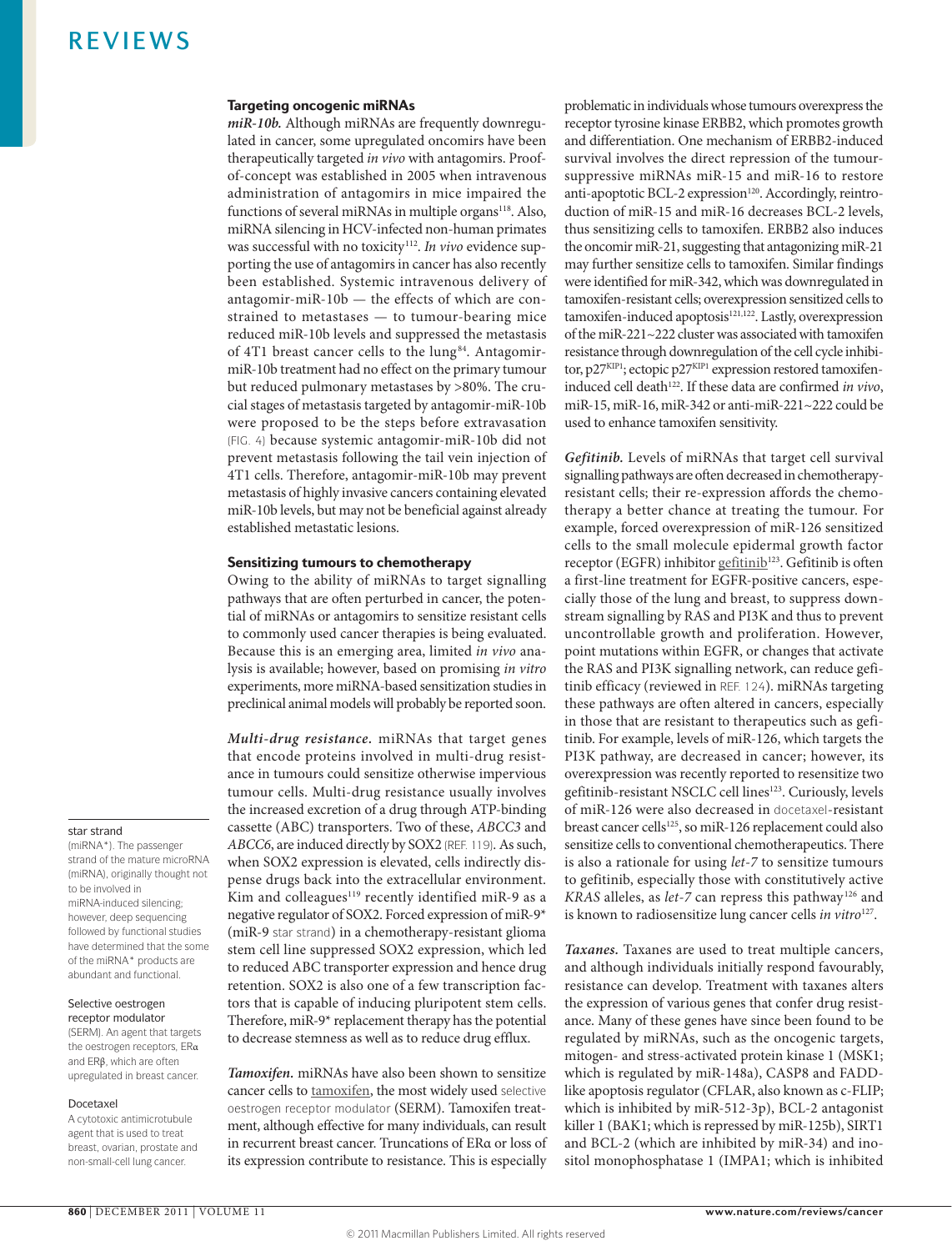by *let*-7 family members)<sup>128-132</sup>. In all of these cases, forced expression of the individual tumour-suppressive miRNAs sensitized cells to taxanes. Conversely, levels of the oncomir miR-135a were significantly elevated in ovarian, NSCLC and uterine cells that were resistant to the taxane [paclitaxel.](http://www.cancer.gov/drugdictionary?CdrID=39762) Anti-miR-135a treatment in paclitaxel-resistant NSCLC xenografts restored sensitivity to paclitaxel, in part through the direct inhibition of adenomatous polyposis coli (APC) expression<sup>133</sup>.

*5‑Fluorouracil.* Based on studies showing that [5-fluoro](http://www.cancer.gov/drugdictionary?CdrID=43130)[uracil](http://www.cancer.gov/drugdictionary?CdrID=43130) (5-FU) can alter protein-coding gene abundance, a comprehensive study was carried out to determine whether miRNA expression was altered in colorectal cancer cells that were treated with 5-FU. Among others, miR-21 levels were predictive of treatment response; high miR-21 levels correlated with poor therapeutic outcome134. Some of the therapeutic resistance was attributed to miR-21-directed downregulation of core mismatch repair mutator genes<sup>135</sup>. Similar findings were reported in HCC<sup>136</sup> and pancreatic cancer<sup>137</sup>. In concordance, antagomirs directed against miR-21 were able to sensitize cultured cells to 5-FU treatment<sup>137</sup>, suggesting that antagomir-miR-21 may sensitize tumours that are otherwise refractory to 5-FU.

*Other chemotherapies.* Many other studies have reported the ability of miRNAs and antagomirs to sensitize cells to cancer chemotherapeutics. These include antagonizing miR-21 and miR-221, or overexpressing miR-200 and *let-7*, in cells that are resistant to gemcitabine<sup>138,139</sup>. In the case of cisplatin, overexpressing miR-34, miR-200c, miR-181 or miR-630 sensitized cells, as did antagonizing PTEN translation using miR-214 (REFS 140–142). The advancement of this knowledge in *in vivo* systems will help to guide the clinical development of miRNA-based therapies for sensitization to chemotherapy.

### The forefront of miRNA-based therapeutics

It is likely, in light of recent advances in the field, that we will see the transition of therapeutics that are based on miRNAs into the clinic in the not-so-distant future. These master gene regulators are no longer the novel molecules once described as 'oddities'143. They are similar to protein-coding genes in that they regulate many survival-signalling pathways, are themselves subject to mutagenesis and often have conflicting roles in various disease states. They differ however in their therapeutic potential. In essence, miRNA replacement therapies have the capacity to do what protein-coding gene replacement therapies have tried to but with fewer obstacles to overcome. miRNAs are much smaller and less antigenic than their protein-coding counterparts and, as such, cellular delivery is possible without the use of potentially harmful viral-based delivery mechanisms that are needed for the cellular uptake of larger protein-coding genes.

Likewise, effective tools for systemically silencing miRNAs have been developed that specifically and safely target miRNAs. These antagomirs act as small sponges that soak-up miRNAs, resulting in subsequent miRNA degradation and thus the upregulation of predicted targets with an *in vivo* effect that can be sustained for over 3 weeks<sup>118</sup>. This is in contrast to standard antisense miRNA targeting, which has a limited ability to suppress miRNA function and often leads to toxicity. Thus far, antagomirs have proven to efficiently and selectively silence miRNA function with limited side effects. Prime examples include systemically delivered antagomir-miR-122 in both primate and mouse models<sup>112,113,118</sup> and antagomir-miR-10b against metastatic cancer in mice<sup>84</sup>.

Indeed, multiple groups have explored effective mechanisms to deliver miRNAs in both a targeted and ubiquitous fashion with a good deal of success. Because many of these delivery strategies have recently been reviewed for small interfering RNAs (siRNAs)<sup>144</sup>, we cover them minimally. Although the initial proofof-principle studies using miRNAs as therapeutics took advantage of adenoviral-based<sup>145</sup> and lentiviralbased<sup>62,146</sup> delivery methods, translation into clinical practice requires the development of safer delivery vehicles. These include packaging mature miRNAs into lipid-based nanoparticles (neutral or charged) that can be delivered locally to the tumour tissue or systemically, in which case they have been found to accumulate and to therapeutically regulate their targets in the lung<sup>90,106</sup>, pancreas<sup>96</sup> and prostate<sup>107</sup>. Expanding on this, physical and chemical moieties of the particles that facilitate the targeted distribution and the controlled and sustained release of miRNAs — including liposomes, polymers and dendrimer conjugates — are under clinical investigation<sup>147</sup>. Furthermore, external moieties, such as aptamers and ligands that enhance cellular uptake by cancer cells, are being developed to direct the particles to a particular tissue<sup>148,149</sup>. The challenge is to further refine the chemistry to allow the crossing of tissue barriers, especially in the case of treating glioblastoma with miRNAs, which has shown promise *in vitro* and in xenograft studies but is hindered owing to the inability of miRNAs to cross the blood-brain barrier91.

Certainly we must be cautious of the possible side effects of these molecules in human trials, independently of the side effects that could be associated with the delivery agents. Even in situations in which the miRNA is delivered directly to the tumour, miRNAs can escape from the tumour cells and become systemic, either through microvesicle exocytosis or secretion of miRNA–Argonaute 2 complexes that can be delivered to (and induce silencing of mRNA in) other cells<sup>150-153</sup>. Furthermore, although there is value in overexpressing tumour-suppressive miRNAs, it is also important that this is monitored. It is plausible that miRNA overexpression could lead to the saturation of the miRNA machinery and non-specific effects. Previous reports suggest that the functions of two key miRNA silencing components, exportin 5 and Argonaute 2, are diminished when miRNA or siRNA levels are elevated<sup>154,155</sup>. Furthermore, because DICER functions as a haploinsufficient tumour suppressor<sup>64</sup>, overexpressing miRNAs may dampen DICER function and induce a tumour-prone

### Gemcitabine

A nucleoside analogue that is used to treat multiple forms of cancer.

#### Cisplatin

A platinum-containing cytotoxic cancer drug.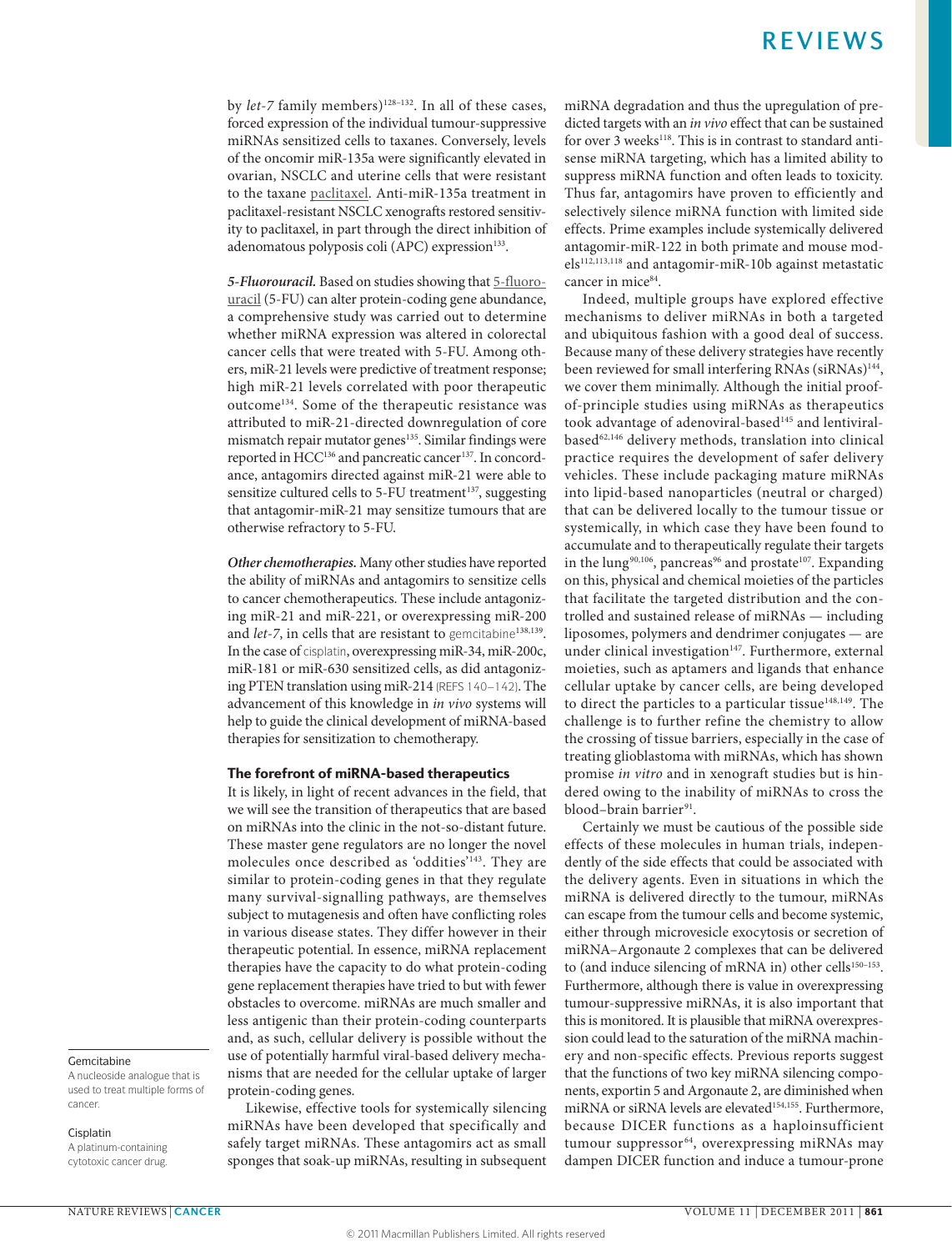environment. However, decreased DICER function due to the overexpression of a single miRNA has yet to be reported. Furthermore, increasing the cellular concentration of miRNAs may suppress lower-affinity targets that might not be targeted at endogenous miRNA levels. Similarly to current chemotherapies, concentration and dosing schedules need to be evaluated for efficacy and toxicity, and the long-term effects following treatment must be assessed. The literature reviewed here suggests limited toxicity of some of these miRNAs in various model systems, whereas other miRNAs and antagomirs still need to be evaluated. Finally, clinical trials will have to evaluate whether this preclinical promise will be recapitulated in human patients.

- 1. Chalfie, M., Horvitz, H. R. & Sulston, J. E. Mutations that lead to reiterations in the cell lineages of *C. elegans*. *Cell* **24**, 59–69 (1981).
- 2. Hodgkin, J., Horvitz, H. R. & Brenner, S. Nondisjunction mutants of the nematode *Caenorhabditis elegans*. *Genetics* **91**, 67–94 (1979).
- 3. Lee, R. C., Feinbaum, R. L. & Ambros, V. The *C. elegans* heterochronic gene *lin‑4* encodes small RNAs with antisense complementarity to *lin‑14*. *Cell* **75**, 843–854 (1993).
- 4. Reinhart, B. J. *et al.* The 21‑nucleotide *let‑7* RNA regulates developmental timing in *Caenorhabditis elegans*. *Nature* **403**, 901–906 (2000).
- 5. Slack, F. J. *et al.* The *lin‑41*RBCC gene acts in the *C. elegans* heterochronic pathway between the *let‑7* regulatory RNA and the LIN‑29 transcription factor. *Mol. Cell* **5**, 659–669 (2000).
- 6. Kozomara, A. & Griffiths-Jones, S. miRBase: integrating microRNA annotation and deep-sequencing data. *Nucleic Acids Res.* **39**, D152–D157 (2011).
- 7. Calin, G. A. *et al.* Human microRNA genes are frequently located at fragile sites and genomic regions involved in cancers. *Proc. Natl Acad. Sci. USA* **101**, 2999–3004 (2004).
- 8. Ryan, B. M., Robles, A. I. & Harris, C. C. Genetic variation in microRNA networks: the implications for cancer research. *Nature Rev. Cancer* **10**, 389–402 (2010).
- 9. Calin, G. A. & Croce, C. M. MicroRNA signatures in human cancers. *Nature Rev. Cancer* **6**, 857–866 (2006).
- 10. Esquela-Kerscher, A. & Slack, F. J. Oncomirs microRNAs with a role in cancer. *Nature Rev. Cancer* **6**, 259–269 (2006).
- 11. Costinean, S. *et al.* Pre‑B cell proliferation and lymphoblastic leukemia/high-grade lymphoma in *E*μ*‑miR155* transgenic mice. *Proc. Natl Acad. Sci. USA* **103**, 7024–7029 (2006).
- 12. O'Connell, R. M. *et al.* MicroRNA‑155 promotes autoimmune inflammation by enhancing inflammatory T cell development. *Immunity* **33**, 607–619 (2010).
- 13. Rodriguez, A. *et al.* Requirement of bic/microRNA‑155 for normal immune function. *Science* **316**, 608–611 (2007).
- 14. Thai, T. H. *et al.* Regulation of the germinal center response by microRNA‑155. *Science* **316**, 604–608 (2007).
- 15. Tili, E. *et al.* Mutator activity induced by microRNA‑155 (miR‑155) links inflammation and cancer. *Proc. Natl Acad. Sci. USA* **108**, 4908–4913 (2011).
- 16. Chan, J. A., Krichevsky, A. M. & Kosik, K. S. MicroRNA‑21 is an antiapoptotic factor in human glioblastoma cells. *Cancer Res.* **65**, 6029–6033 (2005).
- 17. Landgraf, P. *et al.* A mammalian microRNA expression atlas based on small RNA library sequencing. *Cell* **129**, 1401–1414 (2007).
- 18. Volinia, S. *et al.* A microRNA expression signature of human solid tumors defines cancer gene targets. *Proc. Natl Acad. Sci. USA* **103**, 2257–2261 (2006).
- 19. Hatley, M. E. *et al.* Modulation of K‑Ras‑dependent lung tumorigenesis by MicroRNA‑21. *Cancer Cell* **18**, 282–293 (2010).
- 20. Ma, X. *et al.* Loss of the miR‑21 allele elevates the expression of its target genes and reduces tumorigenesis. *Proc. Natl Acad. Sci. USA* **108**, 10144–10149 (2011).
- 21. Medina, P. P., Nolde, M. & Slack, F. J. OncomiR addiction in an *in vivo* model of microRNA-21‑induced pre‑B‑cell lymphoma. *Nature* **467**, 86–90 (2010). **In addition to references 19 and 20, this study generated miR‑21 transgenic mice. All three studies report miR‑21 as an oncogene in different contexts.**
- 22. Wang, J. *et al.* MicroRNAs in plasma of pancreatic ductal adenocarcinoma patients as novel blood-based biomarkers of disease. *Cancer Prev. Res. (Phila)* **2**, 807–813 (2009).
- 23. Ventura, A. *et al.* Targeted deletion reveals essential and overlapping functions of the miR‑17 through 92 family of miRNA clusters. *Cell* **132**, 875–886 (2008).
- 24. Xiao, C. *et al.* Lymphoproliferative disease and autoimmunity in mice with increased miR‑17‑92 expression in lymphocytes. *Nature Immunol.* **9**, 405–414 (2008).
- 25. Castellano, L. et al. The estrogen receptor-alphainduced microRNA signature regulates itself and its transcriptional response. *Proc. Natl Acad. Sci.* USA **106**, 15732–15737 (2009).
- 26. Hayashita, Y. *et al.* A polycistronic microRNA cluster, miR‑17‑92, is overexpressed in human lung cancers and enhances cell proliferation. *Cancer Res.* **65**, 9628–9632 (2005).
- 27. He, L. *et al.* A microRNA polycistron as a potential human oncogene. *Nature* **435**, 828–833 (2005).
- 28. Lanza, G. *et al.* mRNA/microRNA gene expression profile in microsatellite unstable colorectal cancer. *Mol. Cancer* **6**, 54 (2007).
- 29. Mestdagh, P. *et al.* MYCN/c‑MYC‑induced microRNAs repress coding gene networks associated with poor outcome in MYCN/c‑MYC‑activated tumors. *Oncogene* **29**, 1394–1404 (2010).
- 30. O'Donnell, K. A., Wentzel, E. A., Zeller, K. I., Dang, C. V. & Mendell, J. T. c-Myc-regulated microRNAs modulate E2F1 expression. *Nature* **435**, 839–843 (2005).
- 31. Poliseno, L. *et al.* Identification of the miR-106b  $\sim$  25 microRNA cluster as a proto-oncogenic PTENtargeting intron that cooperates with its host gene MCM7 in transformation. *Sci. Signal* **3**, ra29 (2010).
- Mu, P. *et al.* Genetic dissection of the miR-17  $\sim$  92 cluster of microRNAs in Myc-induced B‑cell lymphomas. *Genes Dev.* **23**, 2806–2811 (2009).
- 33. Olive, V. *et al.* miR‑19 is a key oncogenic component of mir‑17‑92. *Genes Dev.* **23**, 2839–2849 (2009). **References 32 and 33 isolated the oncogenic role of miR‑19 from the miR‑17~92 cluster. Both studies confirmed that miR‑19 was sufficient to promote MYC-induced lymphomagenesis.**
- 34. Mavrakis, K. J. *et al.* A cooperative microRNA-tumor suppressor gene network in acute T‑cell lymphoblastic leukemia (T-ALL). *Nature Genet.* **43**, 673–678 (2011).
- 35. Calin, G. A. *et al.* Frequent deletions and downregulation of micro- RNA genes miR15 and miR16 at 13q14 in chronic lymphocytic leukemia. *Proc. Natl Acad. Sci.* USA **99**, 15524–15529 (2002).
- Raveche, E. S. *et al.* Abnormal microRNA-16 locus with synteny to human 13q14 linked to CLL in NZB mice. *Blood* **109**, 5079–5086 (2007).
- 37. Salerno, E. *et al.* Correcting miR‑15a/16 genetic defect in New Zealand Black mouse model of CLL enhances drug sensitivity. *Mol. Cancer Ther.* **8**, 2684–2692 (2009).
- 38. Klein, U. *et al.* The DLEU2/miR‑15a/16–11 cluster controls B cell proliferation and its deletion leads to chronic lymphocytic leukemia. *Cancer Cell* **17**, 28–40  $(2010)$

**In this study, the tumour-suppressive contribution of miR‑15a**~**16 was teased apart from its host gene,** *Dleu2***. Overexpression of miR15a**~**16 could reduce cellular proliferation in** *Dleu2***;***mir‑15a*~*16* **double knockout mice.**

- 39. Musumeci, M. *et al.* Control of tumor and microenvironment cross-talk by miR‑15a and miR‑16 in prostate cancer. *Oncogene* **30**, 4231–4242*.* (2011).
- 40. Roccaro, A. M. *et al.* MicroRNAs 15a and 16 regulate tumor proliferation in multiple myeloma. *Blood* **113**, 6669–6680 (2009).
- 41. Acevedo, V. D., Ittmann, M. & Spencer, D. M. Paths of FGFR-driven tumorigenesis. *Cell Cycle* **8**, 580–588 (2009).
- 42. Dahiya, N. *et al.* MicroRNA expression and identification of putative miRNA targets in ovarian cancer. *PLoS ONE* **3**, e2436 (2008).
- 43. He, H. *et al.* The role of microRNA genes in papillary thyroid carcinoma. *Proc. Natl Acad. Sci. USA* **102**, 19075–19080 (2005).
- 44. Wang, X. *et al.* Aberrant expression of oncogenic and tumor-suppressive microRNAs in cervical cancer is required for cancer cell growth. *PLoS ONE* **3**, e2557 (2008).
- 45. Boldin, M. P. *et al.* miR‑146a is a significant brake on autoimmunity, myeloproliferation, and cancer in mice. *J. Exp. Med.* **208**, 1189–1201 (2011).
- 46. Starczynowski, D. T. *et al.* MicroRNA‑146a disrupts hematopoietic differentiation and survival. *Exp. Hematol.* **39**, 167–178 (2011).
- 47. Zhao, J. L. *et al.* NF‑ κB dysregulation in microRNA‑146a‑deficient mice drives the development of myeloid malignancies. *Proc. Natl Acad. Sci. USA* **108**, 9184–9189 (2011). **A careful analysis of** *mir‑146a***‑knockout mice. Mice developed myeloid sarcomas and lymphomas. A link between miR‑146a and NF‑κB was also described.**
- 48. Garcia, A. I. *et al.* Down-regulation of BRCA1 expression by miR‑146a and miR‑146b‑5p in triple negative sporadic breast cancers. *EMBO Mol. Med.* **3**, 279–290 (2011).
- 49. Taganov, K. D., Boldin, M. P., Chang, K. J. & Baltimore, D. NF‑kB‑dependent induction of microRNA miR‑146, an inhibitor targeted to signaling proteins of innate immune responses. *Proc. Natl Acad. Sci.* USA **103**, 12481–12486 (2006).
- 50. Dickson, K. M., Bhakar, A. L. & Barker, P. A. TRAF6‑dependent NF‑kB transcriptional activity during mouse development. *Dev. Dyn.* **231**, 122–127 (2004).
- 51. Thomas, J. A. *et al.* Impaired cytokine signaling in mice lacking the IL‑1 receptor-associated kinase. *J. Immunol.* **163**, 978–984 (1999).
- 52. Fabbri, M. *et al.* MicroRNA‑29 family reverts aberrant methylation in lung cancer by targeting DNA methyltransferases 3A and 3B. *Proc. Natl Acad. Sci. USA* **104**, 15805–15810 (2007).
- 53. Mott, J. L., Kobayashi, S., Bronk, S. F. & Gores, G. J. mir‑29 regulates Mcl‑1 protein expression and apoptosis. *Oncogene* **26**, 6133–6140 (2007).
- 54. Pekarsky, Y. *et al.* Tcl1 expression in chronic lymphocytic leukemia is regulated by miR‑29 and
- miR‑181. *Cancer Res.* **66**, 11590–11593 (2006). 55. Zhao, J. J. *et al.* microRNA expression profile and identification of miR‑29 as a prognostic marker and pathogenetic factor by targeting CDK6 in mantle cell lymphoma. *Blood* **115**, 2630–2639 (2010).
- 56. Garzon, R. *et al.* MicroRNA 29b functions in acute myeloid leukemia. *Blood* **114**, 5331–5341 (2009).
- 57. Pekarsky, Y. & Croce, C. M. Is miR‑29 an oncogene or tumor suppressor in CLL? *Oncotarget.* **1**, 224–227 (2010).
- 58. Han, Y. C. *et al.* microRNA‑29a induces aberrant selfrenewal capacity in hematopoietic progenitors, biased myeloid development, and acute myeloid leukemia. *J. Exp. Med.* **207**, 475–489 (2010).
- Santanam, U. et al. Chronic lymphocytic leukemia modeled in mouse by targeted miR‑29 expression. *Proc. Natl Acad. Sci. USA* **107**, 12210–12215 (2010).
- 60. Zhu, H. *et al. Lin28a* transgenic mice manifest size and puberty phenotypes identified in human genetic association studies. *Nature Genet.* **42**, 626–630 (2010).
- 61. Zhu, H. *et al.* The *Lin28*/*let‑7* Axis Regulates Glucose
- Metabolism. *Cell* **147**, 81–94 (2011).<br>62. Trang, P. *et al.* Regression of murine lung tumors by the *let‑7* microRNA. *Oncogene* **29**, 1580–1587 (2009).

**This was the first indication that** *let‑7* **could be used to reduce preformed lung tumours in mice, in support of its clinical application.**

63. Lu, J. *et al.* MicroRNA expression profiles classify human cancers. *Nature* **435**, 834–838 (2005).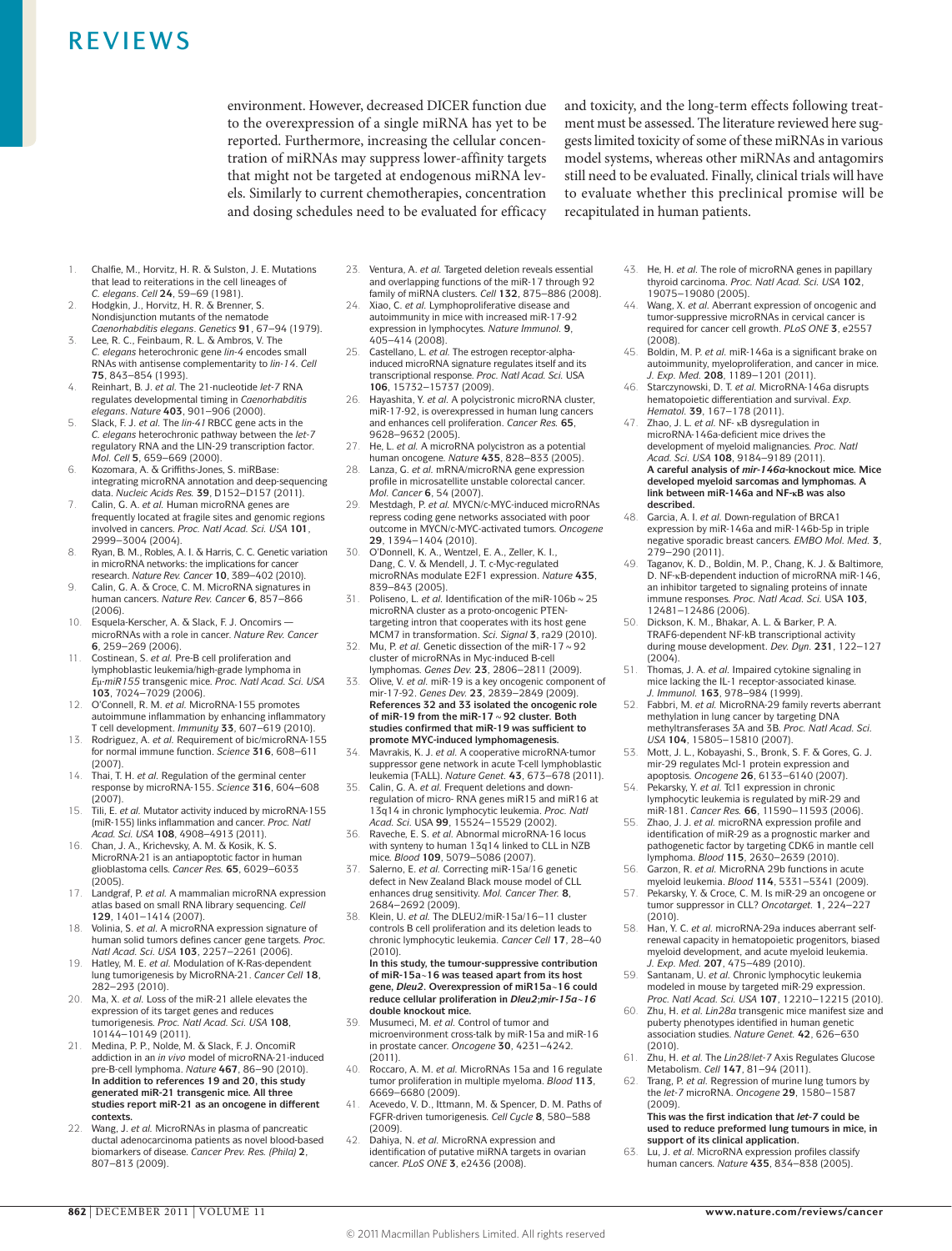- 64. Kumar, M. S. *et al. Dicer1* functions as a haploinsufficient tumor suppressor. *Genes Dev.* **23**, 2700–2704 (2009).
- 65. Lambertz, I. *et al.* Monoallelic but not biallelic loss of *Dicer1* promotes tumorigenesis *in vivo*. *Cell Death Differ*. **17**, 633–641 (2010).
- 66. Martello, G. *et al.* A MicroRNA targeting dicer for metastasis control. *Cell* **141**, 1195–1207 (2010). **This paper describes a direct link between high miR‑103 and miR‑107 expression and low DICER expression in cancer. miR‑103 and miR‑107 abrogate DICER expression, leading to reduced miRNA biogenesis and accelerated metastasis.**

67. Su, X. *et al.* TAp63 suppresses metastasis through coordinate regulation of Dicer and miRNAs. *Nature* **467**, 986–990 (2010). **This paper reports that TAp63 suppresses tumorigenesis and metastasis by transactivating DICER expression.**

- 68. Nicoloso, M. S., Spizzo, R., Shimizu, M., Rossi, S. & Calin, G. A. MicroRNAs the micro steering wheel of tumour metastases. *Nature Rev. Cancer* **9**, 293–302 (2009).
- 69. Gregory, P. A. *et al.* The miR‑200 family and miR‑205 regulate epithelial to mesenchymal transition by targeting ZEB1 and SIP1. *Nat. Cell Biol.* **10**, 593–601 (2008)
- 70. Park, S. M., Gaur, A. B., Lengyel, E. & Peter, M. E. The miR‑200 family determines the epithelial phenotype of cancer cells by targeting the E‑cadherin repressors
- ZEB1 and ZEB2. *Genes Dev.* **22**, 894–907 (2008). 71. Gibbons, D. L. *et al.* Contextual extracellular cues promote tumor cell EMT and metastasis by regulating miR‑200 family expression. *Genes Dev.* **23**, 2140–2151 (2009).
- 72. Kong, D. *et al.* Epithelial to mesenchymal transition is mechanistically linked with stem cell signatures in prostate cancer cells. *PLoS ONE* **5**, e12445 (2010).
- Wellner, U. et al. The EMT-activator ZEB1 promotes tumorigenicity by repressing stemness-inhibiting microRNAs. *Nat. Cell Biol.* **11**, 1487–1495 (2009).
- 74. Korpal, M., Lee, E. S., Hu, G. & Kang, Y. The miR‑200 family inhibits epithelial-mesenchymal transition and cancer cell migration by direct targeting of E‑cadherin transcriptional repressors ZEB1 and ZEB2. *J. Biol. Chem.* **283**, 14910–14914 (2008).
- 75. Viswanathan, S. R., Daley, G. Q. & Gregory, R. I. Selective blockade of microRNA processing by Lin28. *Science* **320**, 97–100 (2008).
- Viswanathan, S. R. et al. Lin28 promotes transformation and is associated with advanced human malignancies. *Nature Genet.* **41**, 843–848
- (2009). 77. Yu, J. *et al.* Induced pluripotent stem cell lines derived from human somatic cells. *Science* **318**, 1917–1920 (2007).
- 78. Dangi-Garimella, S. *et al.* Raf kinase inhibitory protein suppresses a metastasis signalling cascade involving LIN28 and *let‑7*. *EMBO J.* **28**, 347–358 (2009).
- 79. Li, X. *et al.* MicroRNA‑107, an oncogene microRNA that regulates tumor invasion and metastasis by targeting DICER1 in gastric cancer: miR‑107 promotes gastric cancer invasion and metastasis. *J. Cell. Mol. Med.* **15**,1887–1895 (2011).
- 80. Tokumaru, S., Suzuki, M., Yamada, H., Nagino, M. & Takahashi, T. *let‑7* regulates Dicer expression and constitutes a negative feedback loop. *Carcinogenesis* **29**, 2073–2077 (2008). 81. Valastyan, S., Chang, A., Benaich, N., Reinhardt, F. &
- Weinberg, R. A. Concurrent suppression of integrin α5, radixin, and RhoA phenocopies the effects of miR‑31 on metastasis. *Cancer Res.* **70**, 5147–5154 (2010).
- 82. Valastyan, S., Chang, A., Benaich, N., Reinhardt, F. & Weinberg, R. A. Activation of miR‑31 function in already-established metastases elicits metastatic regression. *Genes Dev.* **25**, 646–659 (2011). **A comprehensive study evaluating the antimetastatic role of miR‑31 and suggesting the potential use of miR‑31 for the treatment of metastatic disease.**
- 83. Valastyan, S. *et al.* A pleiotropically acting microRNA, miR‑31, inhibits breast cancer metastasis. *Cell* **137**, 1032–1046 (2009).
- Ma, L. et al. Therapeutic silencing of miR-10b inhibits metastasis in a mouse mammary tumor model. *Nature Biotech.* **28**, 341–347 (2010). **The only report of systemically delivering antagomirs for cancer therapy. In mice,**

**anti‑miR‑10b treatment suppressed metastasis without affecting primary tumour development.**

- 85. Huang, Q. *et al.* The microRNAs miR‑373 and miR‑520c promote tumour invasion and metastasis. *Nat. Cell Biol.* **10**, 202–210 (2008).
- 86. Tavazoie, S. F. *et al.* Endogenous human microRNAs that suppress breast cancer metastasis. *Nature* **451**, 147–152 (2008).
- 87. Roush, S. & Slack, F. J. The *let‑7* family of microRNAs. *Trends Cell Biol.* **18**, 505–516 (2008).
- 88. Dangi-Garimella, S., Strouch, M. J., Grippo, P. J., Bentrem, D. J. & Munshi, H. G. Collagen regulation of *let‑7* in pancreatic cancer involves TGF‑β1‑mediated membrane type 1‑matrix metalloproteinase expression. *Oncogene* **30**, 1002–1008 (2011).
- 89. Wang, M., Hu, Y., Amatangelo, M. D. & Stearns, M. E. Role of ribosomal protein RPS2 in controlling *let-7a* expression in human prostate cancer. *Mol. Cancer Res.* **9**, 36–50 (2011).
- 90. Trang, P. *et al.* Systemic delivery of tumor suppressor microRNA mimics using a neutral lipid emulsion inhibits lung tumors in mice. *Mol. Ther.* **19**, 1116–1122 (2011). **This paper reports the use of systemically delivered miRNAs (***let‑7* **and miR‑34) to treat preformed lung tumours. Systemically delivered miRNAs were well tolerated and effective.**
- 91. Lee, S. T. *et al. Let‑7* microRNA inhibits the proliferation of human glioblastoma cells. *J. Neurooncol.* **102**, 19–24 (2010).
- Yu, F. *et al. let-7* regulates self renewal and tumorigenicity of breast cancer cells. *Cell* **131**, 1109–1123 (2007).
- 93. Hirai, H. *et al.* Activation of the *c‑K‑ras* oncogene in a human pancreas carcinoma. *Biochem. Biophys. Res. Commun.* **127**, 168–174 (1985).
- Kent, O. A. *et al.* Repression of the miR-143/145 cluster by oncogenic Ras initiates a tumor-promoting feedforward pathway. *Genes Dev.* **24**, 2754–2759 (2010).
- 95. Nakano, H. *et al.* Isolation of transforming sequences of two human lung carcinomas: structural and functional analysis of the activated *c‑K‑ras* oncogenes. *Proc. Natl Acad. Sci. USA* **81**, 71–75 (1984).
- 96. Pramanik, D. et al. Restitution of tumor suppressor microRNAs using a systemic nanovector inhibits pancreatic cancer growth in mice. *Mol. Cancer Ther.* **10**, 1470–1480 (2011). **This study reports the systemic delivery of miR‑34,**

**miR‑143 and miR‑145 to orthotopic pancreatic tumours** *in vivo***. Tumour growth was inhibited with no signs of toxicity. This is especially interesting because blood flow to the pancreas is thought to be low.**

- Earle, J. S. *et al.* Association of microRNA expression with microsatellite instability status in colorectal adenocarcinoma*. J. Mol. Diagn.* **12**, 433–440 (2010).
- 98. Gao, W. *et al.* Deregulated expression of miR-21, miR-143 and miR-181a in non small cell lung cancer is related to clinicopathologic characteristics or patient prognosis. *Biomed. Pharmacother.* **64**, 399–408 (2010).
- 99. Han, Y. *et al.* MicroRNA expression signatures of bladder cancer revealed by deep sequencing. *PLoS ONE* **6**, e18286 (2011).
- 100. Zhang, X., Liu, S., Hu, T., He, Y. & Sun, S. Up-regulated microRNA‑143 transcribed by nuclear factor kappa B enhances hepatocarcinoma metastasis by repressing fibronectin expression. *Hepatology* **50**, 490–499 (2009).
- 101. Marchini, S. *et al.* Association between miR‑200c and the survival of patients with stage I epithelial ovarian cancer: a retrospective study of two independent tumour tissue collections. *Lancet Oncol.* **12**, 273–285 (2011).
- 102. Volinia, S. *et al.* Reprogramming of miRNA networks in cancer and leukemia. *Genome Res.* **20**, 589–599 (2010).
- 103. Hermeking, H. The miR‑34 family in cancer and apoptosis. *Cell Death Differ*. **17**, 193–199 (2009).
- 104. Kasinski, A. L. & Slack, F. J. Potential microRNA therapies targeting Ras, NFκB and p53 signaling. *Curr. Opin. Mol. Ther.* **12**, 147–157 (2010).
- 105. Brosh, R. & Rotter, V. When mutants gain new powers: news from the mutant p53 field. *Nature Rev. Cancer* **9**, 701–713 (2009).
- 106. Wiggins, J. F. *et al.* Development of a lung cancer therapeutic based on the tumor suppressor microRNA‑34. *Cancer Res.* **70**, 5923–5930 (2010).
- 107. Liu, C. *et al.* The microRNA miR‑34a inhibits prostate cancer stem cells and metastasis by directly repressing CD44. *Nature Med.* **17**, 211–215 (2011). **This study showed that systemic miR‑34 delivery inhibited prostate cancer metastasis and increased survival. CD44 was validated as a causal target of the miR‑34 therapeutic effect.**
- 108. Komar, G. *et al.* Decreased blood flow with increased metabolic activity: a novel sign of pancreatic tumor aggressiveness. *Clin. Cancer Res.* **15**, 5511–5517 (2009).
- 109. Bai, S. *et al.* MicroRNA‑122 inhibits tumorigenic properties of hepatocellular carcinoma cells and sensitizes these cells to sorafenib. *J. Biol. Chem.* **284**, 32015–32027 (2009).
- 110. Burchard, J. *et al.* microRNA‑122 as a regulator of mitochondrial metabolic gene network in hepatocellular carcinoma. *Mol. Syst. Biol.* **6**, 402  $(2010)$
- 111. Tsai, W. C. *et al.* MicroRNA‑122, a tumor suppressor microRNA that regulates intrahepatic metastasis of hepatocellular carcinoma. *Hepatology* **49**, 1571–1582 (2009).
- 112. Lanford, R. E. *et al.* Therapeutic silencing of microRNA‑122 in primates with chronic hepatitis C virus infection. *Science* **327**, 198–201 (2010).
- 113. Su, J., Baigude, H., McCarroll, J. & Rana, T. M. Silencing microRNA by interfering nanoparticles in mice. *Nucleic Acids Res.* **39**, e38 (2011).
- 114. Kota, J. *et al.* Therapeutic microRNA delivery suppresses tumorigenesis in a murine liver cancer model. *Cell* **137**, 1005–1017 (2009).
- 115. Ji, J. *et al.* MicroRNA expression, survival, and response to interferon in liver cancer*. N. Engl. J. Med.* **361**, 1437–1447 (2009).
- 116. Lu, J. *et al.* MiR‑26a inhibits cell growth and tumorigenesis of nasopharyngeal carcinoma through repression of EZH2. *Cancer Res.* **71**, 225–233 (2011).
- 117. Sander, S., Bullinger, L. & Wirth, T. Repressing the repressor: a new mode of MYC action in lymphomagenesis. *Cell Cycle* **8**, 556–559 (2009).
- 118. Krutzfeldt, J. *et al.* Silencing of microRNAs *in vivo* with 'antagomirs'. *Nature* **438**, 685–689 (2005).
- 119. Jeon, H. M. *et al.* ID4 imparts chemoresistance and cancer stemness to glioma cells by derepressing miR‑9\*-mediated suppression of SOX2. *Cancer Res.* **71**, 3410–3421 (2011).
- 120. Cittelly, D. M. *et al.* Oncogenic HER2Δ16 suppresses miR‑15a/16 and deregulates BCL‑2 to promote endocrine resistance of breast tumors. *Carcinogenesis* **31**, 2049–2057 (2010).
- 121. Cittelly, D. M. *et al.* Downregulation of miR‑342 is associated with tamoxifen resistant breast tumors.
- *Mol. Cancer* **9**, 317 (2010). 122. Miller, T. E. *et al.* MicroRNA‑221/222 confers tamoxifen resistance in breast cancer by targeting p27Kip1. *J. Biol. Chem.* **283**, 29897–29903  $(2008)$
- 123. Zhong, M., Ma, X., Sun, C. & Chen, L. MicroRNAs reduce tumor growth and contribute to enhance cytotoxicity induced by gefitinib in non-small cell lung cancer. *Chem. Biol. Interact.* **184**, 431–438 (2010).
- 124. Harris, T. J. & McCormick, F. The molecular pathology of cancer. *Nature Rev. Clin. Oncol.* **7**, 251–265 (2010).
- 125. Kastl, L., Brown, I. & Schofield, A. C. miRNA‑34a is associated with docetaxel resistance in human breast cancer cells. *Breast Cancer Res. Treat.* 12 Mar 2011 (doi:10.1007/s10549‑011‑1424-3).
- 126. Johnson, S. M. *et al.* RAS is regulated by the *let‑7* microRNA family. *Cell* **120**, 635–647 (2005).
- Weidhaas, J. B. *et al.* MicroRNAs as potential agents to alter resistance to cytotoxic anticancer therapy. *Cancer Res.* **67**, 11111–11116 (2007).
- 128. Boyerinas, B. *et al. Let‑7* modulates acquired resistance of ovarian cancer to Taxanes via IMP‑1‑mediated stabilization of MDR1. *Int. J. Cancer* 26 May 2011 (doi:10.1002/ijc.26190).
- 129. Chen, F. *et al.* Inhibition of c‑FLIP expression by miR‑512‑3p contributes to taxol-induced apoptosis in hepatocellular carcinoma cells. *Oncol. Rep.* **23**, 1457–1462 (2010).
- 130. Fujita, Y. *et al.* MiR‑148a attenuates paclitaxel resistance of hormone-refractory, drug-resistant prostate cancer PC3 cells by regulating MSK1 expression. *J. Biol. Chem.* **285**, 19076–19084 (2010).
- 131. Kojima, K., Fujita, Y., Nozawa, Y., Deguchi, T. & Ito, M. MiR‑34a attenuates paclitaxel-resistance of hormonerefractory prostate cancer PC3 cells through direct and indirect mechanisms. *Prostate* **70**, 1501–1512 (2010).
- 132. Zhou, M. *et al.* MicroRNA‑125b confers the resistance of breast cancer cells to paclitaxel through suppression of pro-apoptotic Bcl-2 antagonist killer 1 (Bak1) expression. *J. Biol. Chem.* **285**, 21496–21507  $(2010)$